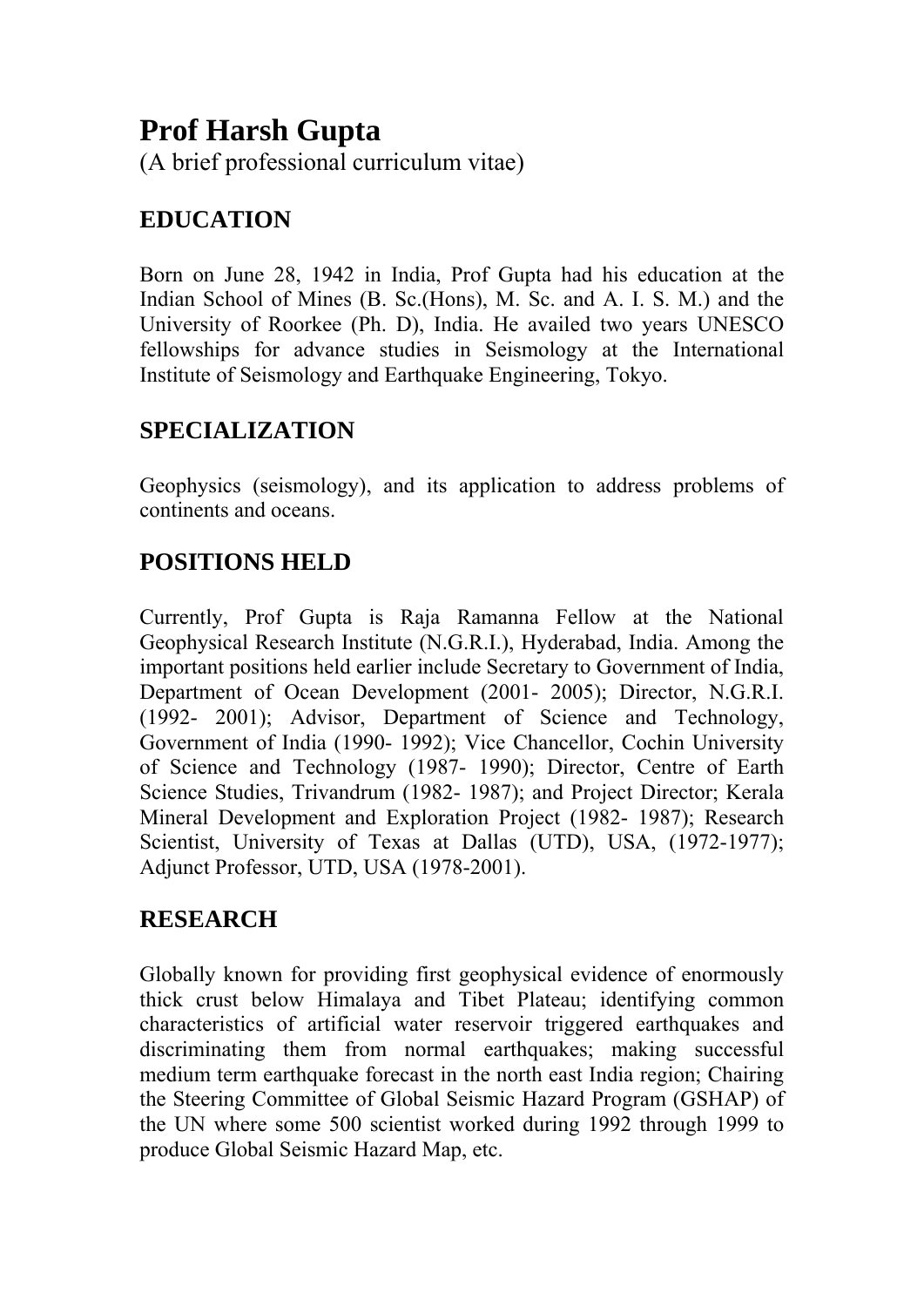Prof Gupta has published over 150 scientific papers in reputed journals. He is an author of four books; all published by Elsevier Scientific Publishing Company, and edited 20 volumes. His first book, "Dams and Earthquakes" published in 1976 has been translated in to Russian and Chinese.

Following the disastrous tsunami of  $26<sup>th</sup>$  December 2004, Dr. Gupta spearheaded designing and commissioning the Tsunami Warning System for India.

## **NATIONAL AND INTERNATIONAL ASSOCIATIONS**

Prof Gupta is currently the President of the Geological Society of India. Earlier, he has been the President of Indian Geophysical Union; Indian Geological Congress; and Association of Exploration Geophysicists. He was the General President of the 94<sup>th</sup> Indian Science Congress (ISC). ISC covers all disciplines of natural sciences. "Planet Earth" was chosen as the focal theme of the Congress which was inaugurated by the Prime Minister of India, and addressed by the President of India, Nobel Laureates, and distinguished scientists from Indian and abroad, and attended by some 5,000 participants.

Dr. Gupta is currently a member of the Committee on Science Planning and Review (CSPR) of ICSU and ICSU Planning Group on Natural and Human-induced Hazards and Disasters; Vice President of IUGG; Chair, Expert Group on Natural and Human Induced Environmental Hazards and Disasters in Asia and Pacific; Member, Committee on Public Affairs (COPA), AGU; and Life Time Bureau Member of the ILP. Earlier he has been a Councilor of IUGS; Chair, Steering Committee, Global Seismic Hazard Program (a UN initiative); Chair, IASPEI/UNESCO/ICL Working Group on Seismology and Related Sciences in Africa; Bureau/Executive Committee member of IASPEI and ILP.

Prof Gupta is the Founder President of Asian Seismological Commission.

Prof Gupta has convened/co-convened over 20 Symposia/Seminars globally, and given several invited lead talks.

## **ANTARCTICA**

Prof Gupta was the Leader of the Third Indian Scientific Expedition to Antarctica (1983- 1984), which succeeded in establishing a permanent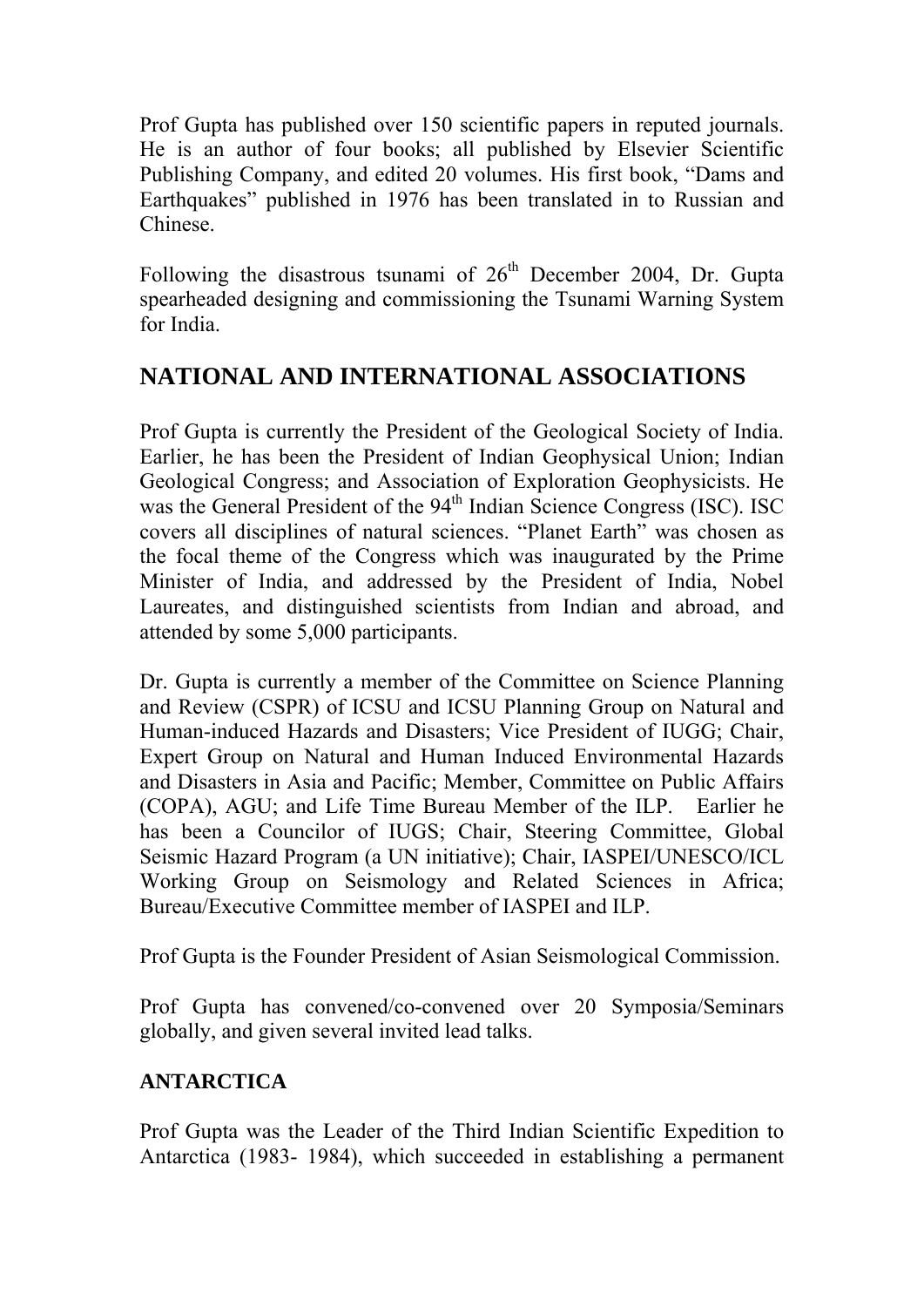base station for scientific research in a record time of one Antarctic Summer.

### **SPECIAL ASSIGNMENTS**

Dr. Gupta has been a visiting Professor to several universities /institutions in Europe and USA. He has been an advisor/consultant to UNESCO, IAEA, Common Wealth Science Council, ISDR and ICSU on several occasions.

### **AWARDS/RECOGNITIONS**

Dr Gupta has received several awards and recognitions. To mention a few:

 Shanti Swarup Bhatnagar Prize (1983); USSR Academy of Sciences '100 years of International Geophysics' Memorial Medal, 1985; National Mineral Award (1991); CSIR Technology Prize for Business Development and Technology Marketing (1997); International Kharazmi Festival Award, Iran (1989); FICCI Award for Outstanding Contributions in Physical Sciences (1999); IGU Millennium Award (1999); National Mineral Award of Excellence (2002); INSA J. L. Nehru Visiting Fellowship (2003); International Oceanographic Commission 22<sup>nd</sup> Assembly "Brunn Memorial Lecture" (2003); Padma Shri (2006); Prof. Y. Nayudamma Gold Medal (2008); National Ocean Award for Science & Technology (2008); and AGU Waldo Smith Medal (2008).

### **Fellowship of Academies**

Professor Gupta is an elected fellow of all major Science Academies of India; Fellow of TWAS, a Fellow of AGU and has been a Vice President of the Indian National Science Academy.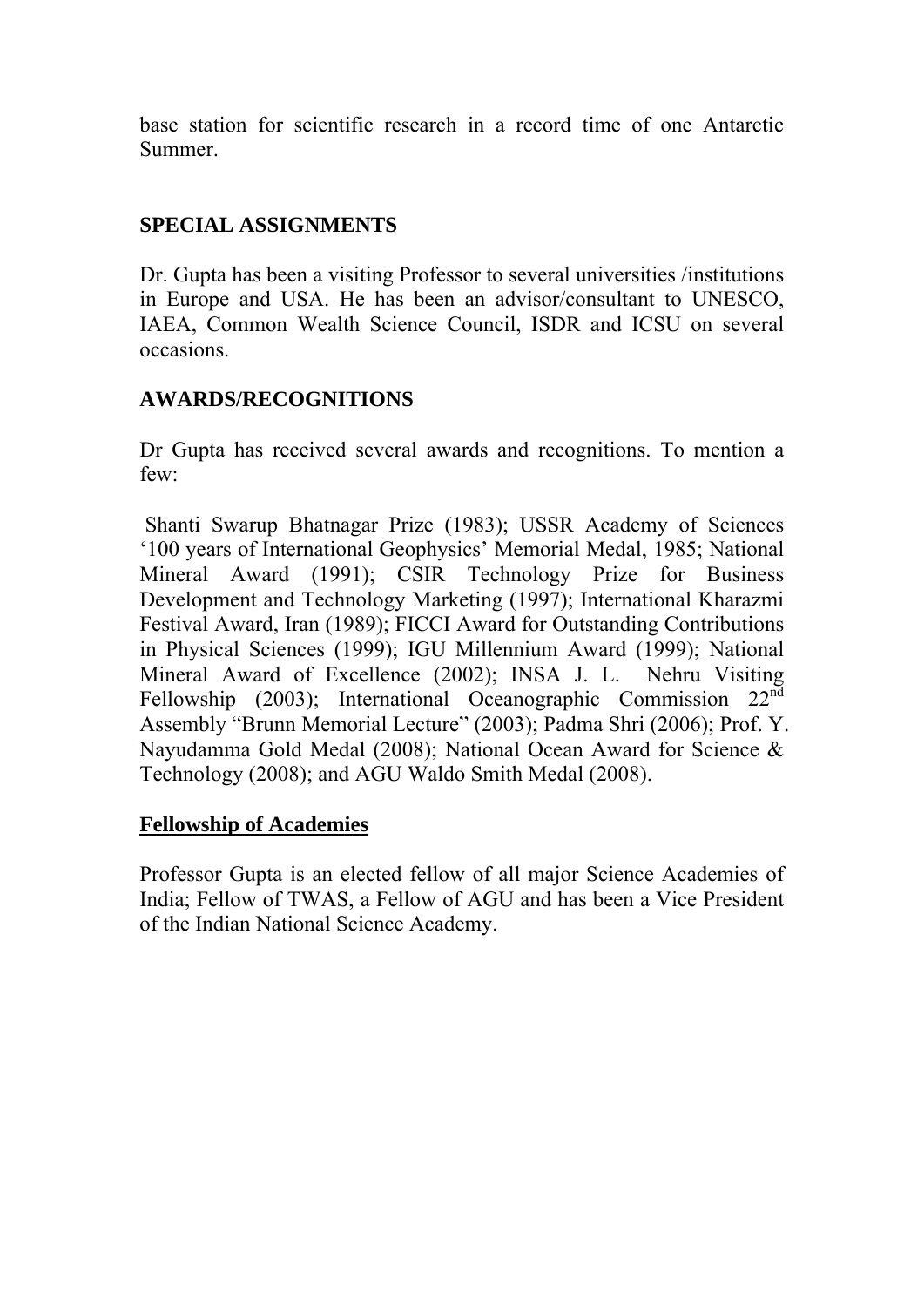### **A COMPLETE LIST OF PUBLICATIONS**

#### **Research Publications**

- 1. **Gupta, H.K**. (1964). Direction of approach of short period microseisms at Shillong, Ind. J. Met. Geophys., 15, pp.653-656.
- 2. **Gupta, H.K.** and H. Narain (1967). Crustal structure in the Himalayan and Tibet Plateau region from surface wave dispersion, Bull. Seism. Soc. America, 57, pp.235-248.
- 3. **Gupta, H.K.** (1968). Lateral surface wave velocity variation studies, Proc. 'Symp. on Geophys', Indian Geophysical Union, Dec. 1968, pp.139-152.
- 4. **Gupta, H.K.** and Y. Sato (1968). Regional characteristics of Love wave group velocity dispersion in Eurasia, Bull. Eq. Res. Inst. Tokyo, 46, pp.41-52.
- 5. **Gupta, H.K.** and I. Mohan (1968). The N.G.R.I. Seismological Observatory, Bull. N.G.R.I., 6, pp.125-133.
- 6. Narain, H. and **H.K.Gupta** (1968). Observations on Koyna earthquake, J. Ind. Geophy. Un., 5, pp.30-34.
- 7. Narain, H. and **H. K. Gupta** (1968). The Koyna earthquake, Nature 217, pp.1138-1139.
- 8. Narain, H. and **H.K. Gupta** (1968). The how and why of Koyna, Science Today, pp.47-51.
- 9. **Gupta, H.K.** (1969). Studies on seismic wave dispersion, crustal structure of Himalayan region and global seismicity, Ph.D. Thesis, Roorkee University.
- 10. **Gupta, H.K.** (1969). Recent development in lateral surface wave dispersion studies - A Review, Proc. Sym. Use of Gauribidanur seismic array data, B.A.R.C., pp.58-78.
- 11. **Gupta, H.K.,** H. Narain, B.K.Rastogi and I. Mohan (1969). A study of the Koyna earthquake of Dec.10, 1967, Bull. Seism. Soc. America, 59, pp.1149-1162.
- 12. **Gupta, H.K.** (1970). Surface wave studies in India, Ind. Geophy. Union, Tandon Volume, pp 69-81.
- 13. **Gupta, H.K.** and J.G.Negi (1970). High magnitude global seismicity and lateral velocity gradients, Pure and App. Geophys., 80, pp.92-101.
- 14. **Gupta, H.K**. and J.G.Negi (1970). Lateral variation of Raleigh-wave dispersion characteristics in Australia, Bull. Seism. Soc. America, 60, pp.1897-1906.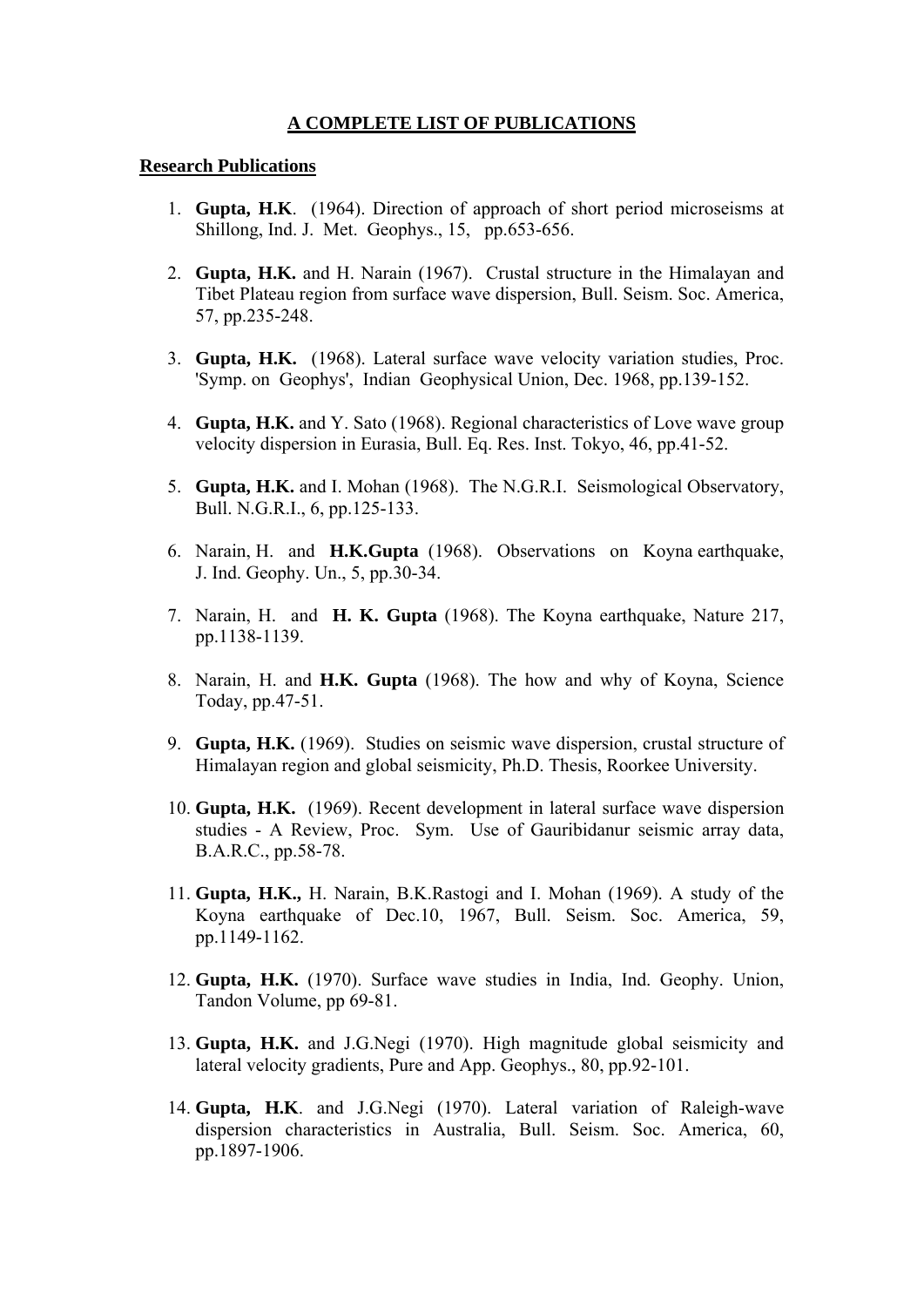- 15. **Gupta, H.K.,** I. Mohan and H.Narain (1970). The Godavari Valley earthquake sequence of April 1969, Bull. Seism. Soc. America, 60, pp.601-615. Gupta, H.K., M.V.D. Sitaram and H.Narain (1970). Station factor of N.G.R.I. Observatory for teleseismic events, Bull. N.G.R.I., 8(1&2), pp.1-9.
- 16. **Gupta, H.K.,** I. Mohan, B.K. Rastogi, M.V.D. Sitaram and H. Narain (1970). Seismological investigations under upper mantle project, Bull. N.G.R.I., 8(3&4), pp.1-18.
- 17. **Gupta, H.K.,** B.K. Rastogi and H.Narain (1971). The Koyna earthquake of December 10, 1967: A multiple seismic event, Bull. Seism. Soc. America, 61, pp.167-176.
- 18. Mithal, R.S. And **H.K. Gupta** (1971). Seismic zoning in India, Bull. N.G.R.I., 9 (1&2), pp.9-22.
- 19. **Gupta, H.K**. and B.K. Rastogi (1972). Earthquake mb vs. Ms relations and source multiplicity, Geophys. J. Roy. Astr. Soc., 28, pp.65-89.
- 20. **Gupta, H.K.,** I. Mohan and H.Narain (1972). The Broach earthquake of March 23, 1970, Bull.Seism.Soc.America, 62, pp.47-61.
- 21. **Gupta, H.K.,** B.K.Rastogi and H.Narain (1972). Common features of the Reservoir associated seismic activities, Bull. Seism. Soc. America, 62, pp.481-492.
- 22. **Gupta, H.K.,** B.K.Rastogi and H. Narain (1972). Some discriminatory characteristics of earthquakes near the Kariba, Kremasta and Koyna artificial lakes, Bull. Seism. Soc. America, 62, pp.493-507.
- 23. **Gupta, H.K.,** M.V.D.Sitaram and H. Narain (1972). Surface wave and body wave magnitudes of some Sino-Soviet nuclear explosions and earthquakes, Bull. Seism.Soc. America, 62, pp.509-517.
- 24. **Gupta, H.K.** (1973). Plate tectonics and lateral velocity gradients, Tectonophysics, 16, pp.145-154.
- 25. **Gupta, H.K**. (1973). Geophysical investigations for the Himalayan region undertaken at the N.G.R.I., Proceedings Seminar on Geodynamics of Himalayan Region, Geodynamic Series, 5, pp.72-96.
- 26. **Gupta, H.K.** and T. Santo (1973). Worldwide investigation of the mantle Raleigh wave group velocities, Part I, Dispersion data for new 31 great circle paths, Bull. Seism. Soc. America, 63, pp.271-282.
- 27. **Gupta, H.K.,** B.K.Rastogi and H.Narain (1973). A study of earthquakes in the Koyna region and common features of the reservoir-associated seismicity, American Geophy. Union, Monograph-17, pp.455-467.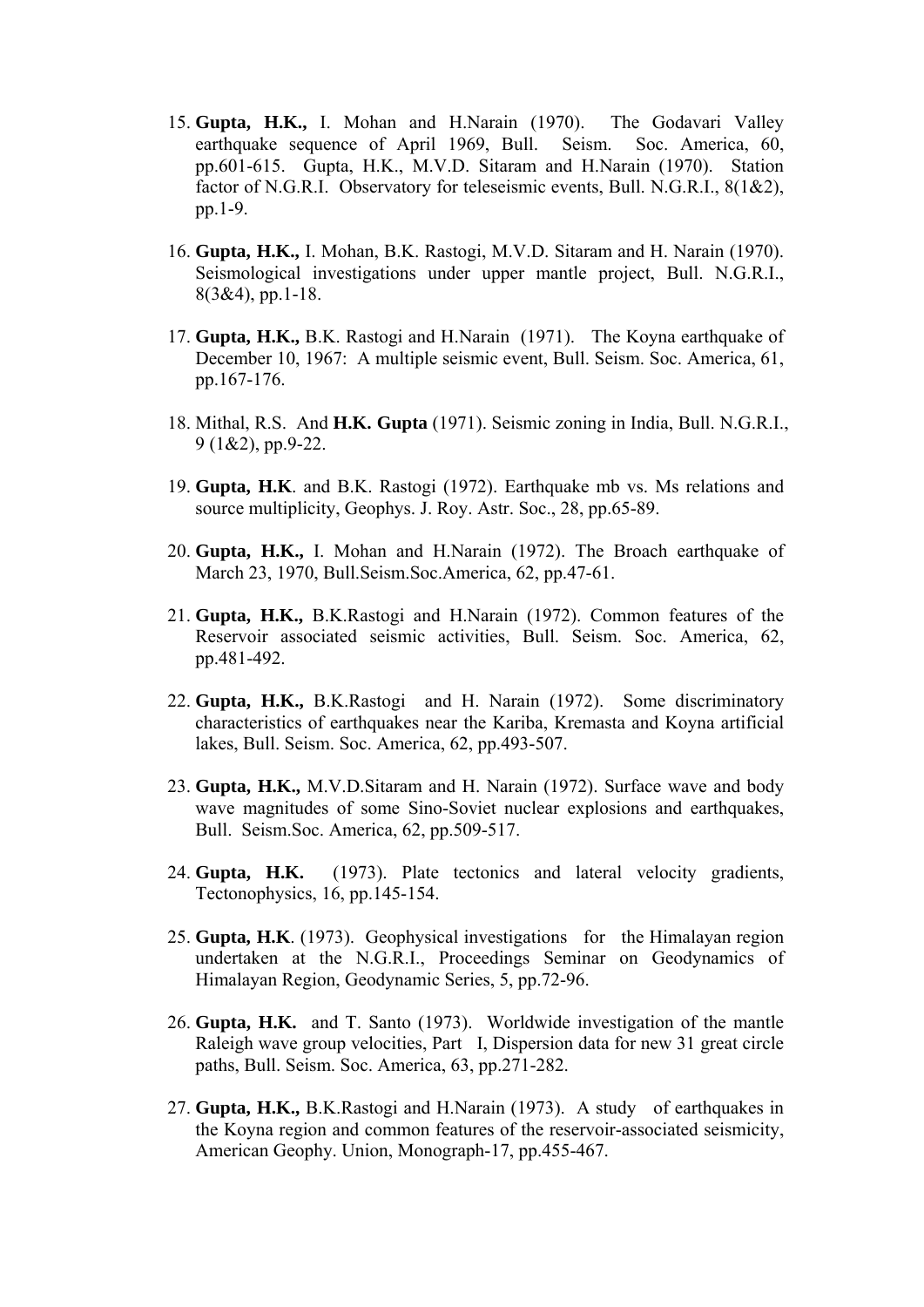- 28. **Gupta, H.K.,** D. Skoko and Y.Sato (1973). Accuracy of determination of epicentre and origin time of small magnitude earthquakes in the Indian sub-continent, Bull.Seism.Soc.America, 63, pp.1901-1912.
- 29. **Gupta, H.K.** (1974). Some seismological observations and tectonics from Hindu Kush to Burma region, Proceedings 4th Seminar on Himalayan Geology, Wadia Institute of Himalayan Geology, India, 4, pp.465-480.
- 30. **Gupta, H.K.** and B.K.Rastogi (1974). Will another damaging earthquake occur in Koyna? Nature, 248, pp.215-216.
- 31. **Gupta, H.K.** and B.K. Rastogi (1974). Investigation of the behaviour of reservoir associated earthquakes, Colloquium on seismic effects of the reservoir impounding, The Royal Society, London, Engineering Geology, 8, No.1/2, pp.29-39.
- 32. **Gupta, H.K.** and K. Hamada (1975). Rayleigh and Love-wave dispersion upto 140 sec period range in the Indonesia-Philippine region, Bull.Seism. Soc. America, 65, pp.507-521.
- 33. Singh, D.D., B.K.Rastogi and **H.K. Gupta** (1975). Surface-wave radiation pattern and source parameters of Koyna earthquake of December 10, 1967, Bull.Seism. Soc. America, 65, pp.711-731.
- 34. **Gupta, H.K.** (1976). Seismological investigations and tectonics of the Kashmir-Hindu Kush-Pamir region, invited paper presented at the International Colloquium on Geotectonics of Kashmir, Karakorum, Hindu Kush, Pamir Orogenic belts, Proceedings published by Academic Nazionale Dei Lincei, Rome 21, pp.42-66.
- 35. **Gupta, H.K.** and J. Combs (1976). Continued seismic activity at the Koyna reservoir site, India, Engineering Geology, 10, pp.307-313.
- 36. **Gupta, H.K.** and D.C. Nyman (1976). Long period Rayleigh wave group velocities along a great circle path in Southern Asia, Geoviews, 2, pp.15-27.
- 37. **Gupta, H.K.,** D.C.Nyman and M.Landisman (1976). Raleigh wave group velocities between New Delhi, India and Shiraz, Iran, extending to long periods, In Charles L.Drake (Ed) - Geodynamics: Progress and prospects, American Geophysical Union, pp.121-127.
- 38. **Gupta, H.K., (**1977). Earthquake prediction: facts and fantasies, Jour. Indian Geophys. Union, XIV (1-4), p.115-125.
- 39. **Gupta, H.K.** and D.C. Nyman (1977). Short period surface wave dispersion studies in the East Mesa Geothermal field, California, Geothermal Resource Council, Transactions, 1, pp.123-125.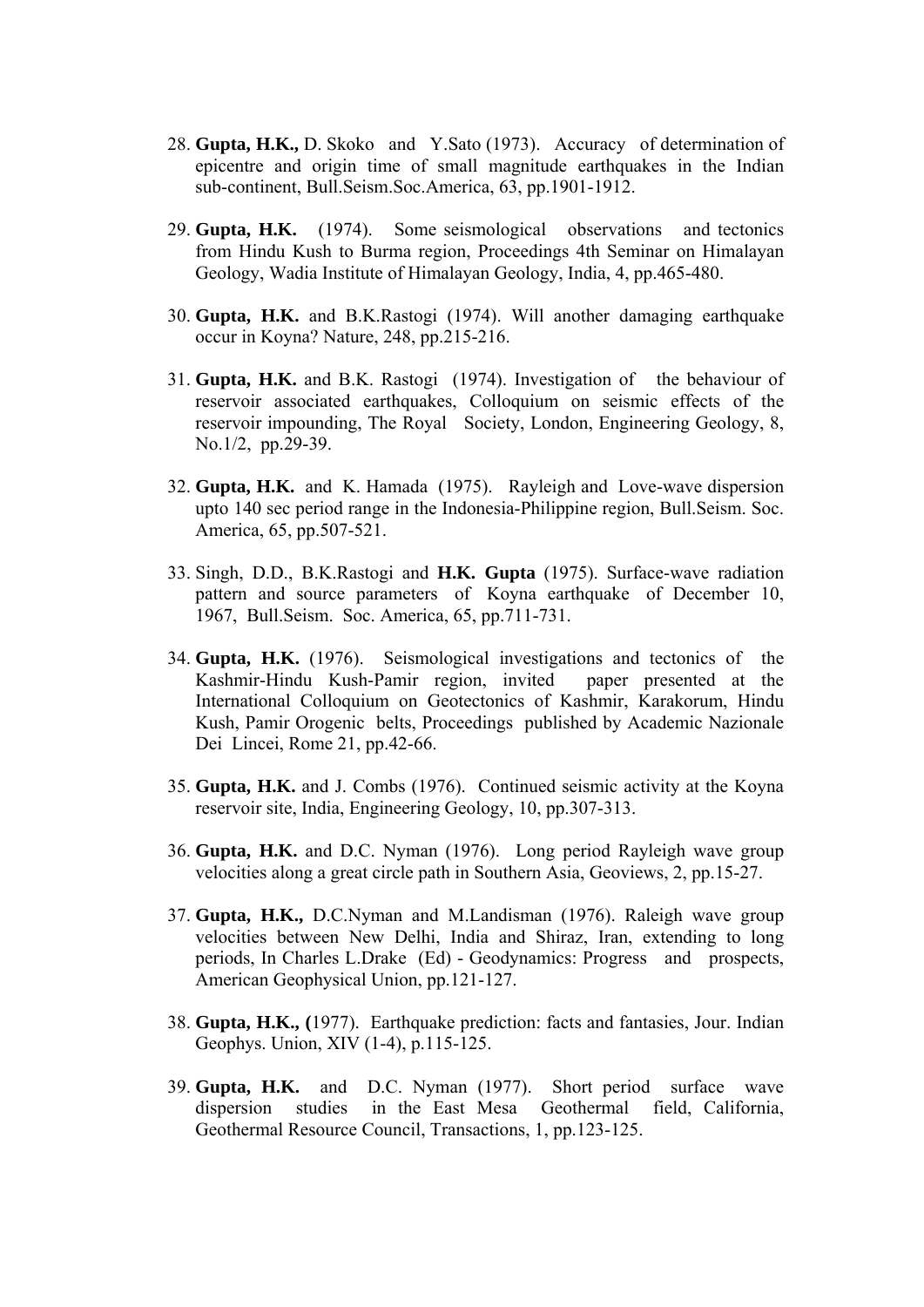- 40. **Gupta, H.K.,** D.C. Nyman and M. Landisman (1977). Shield like upper mantle velocity structure below the Indo-Gangetic Plains: Inferences drawn from long-period surface wave dispersion studies, Earth and Planet Science Letters, 34, pp.51-55.
- 41. **Gupta, H.K.,** D.C. Nyman and M. Landisman (1977). Shield like upper mantle structure inferred from long period Rayleigh and Love wave dispersion investigations in the Middle East and South East Asia, Bull. Seism. Soc. America, 67, pp.103-119.
- 42. Nyman, D.C., **H.K.Gupta** and M.Landisman (1977). The relationship between group velocity and phase velocity for finite, discreate observations, Bull. Seism. Soc. America, 67, pp.1249-1258.
- 43. **Gupta, H.K.** (1978). Recent long period surface wave dispersion investigations in the Himalaya and Neighbouring Regions, Indian National Committee for International Union of Geodesy and Geophysics, J. Ind. Geophys. Union, pp.163-181.
- 44. **Gupta, H.K.** and J. Combs (1978). Investigation of isoseismals for some large magnitude earthquakes in China, Bull. Seism. Soc. America, 68, pp.193-204.
- 45. Singh, D.D. and H.K**. Gupta** (1979). Source mechanism of two Burma-India border earthquakes, Bull. Ind. Soc. Eq. Technologists, 16, pp.63-74.
- 46. Singh, D.D., B.K. Rastogi and **H.K. Gupta** (1979). Spectral analysis of body waves for earthquakes and their source parameters in the Himalaya and nearby regions. Phys. Earth and Planet Intr., 10, pp.143-152.
- 47. Singh, D.D. and **H.K.Gupta** (1979). Source mechanism and surface wave attenuation studies for Tibet earthquakes of July 14, 1973, Bull. Seism. Soc. America, 69, pp.737-750.
- 48. **Gupta, H.K.,** V.P.Singh and I.Mohan (1979). Earthquake prediction research in Assam, Northeast India, International Symposium on Eq. Prediction, Paris, 1979 SC-79/Conf. 801/Col.14/I-9, pp.1-15.
- 49. **Gupta, H.K.,** B. K. Rastogi and C.V. Ramakrishna Rao (1979). Reservoir Induced Seismicity, Geophys. Res. Bull., 17. pp. 391-404.
- 50. **Gupta, H.K.,** D.D.Singh, V. Divakara Rao and S.V.Chalam (1979). Seismological, Geochemical and gravity investigations in the Himalaya and nearby regions, Geophys. Res. Bull. 17, pp.337-360.
- 51. Mohan, I, M.V.D.Sitaram, **H.K.Gupta**, I.M.P.Raju, D.Prem Kishore, K.Suryaprakasam, C.V.R.Rao, S.V.R.Ramachandra Rao, M. C. Khamruddin (1979). Operation of Seismological observatories and some related studies, Geophy. Res. Bull., 17, pp.375-383.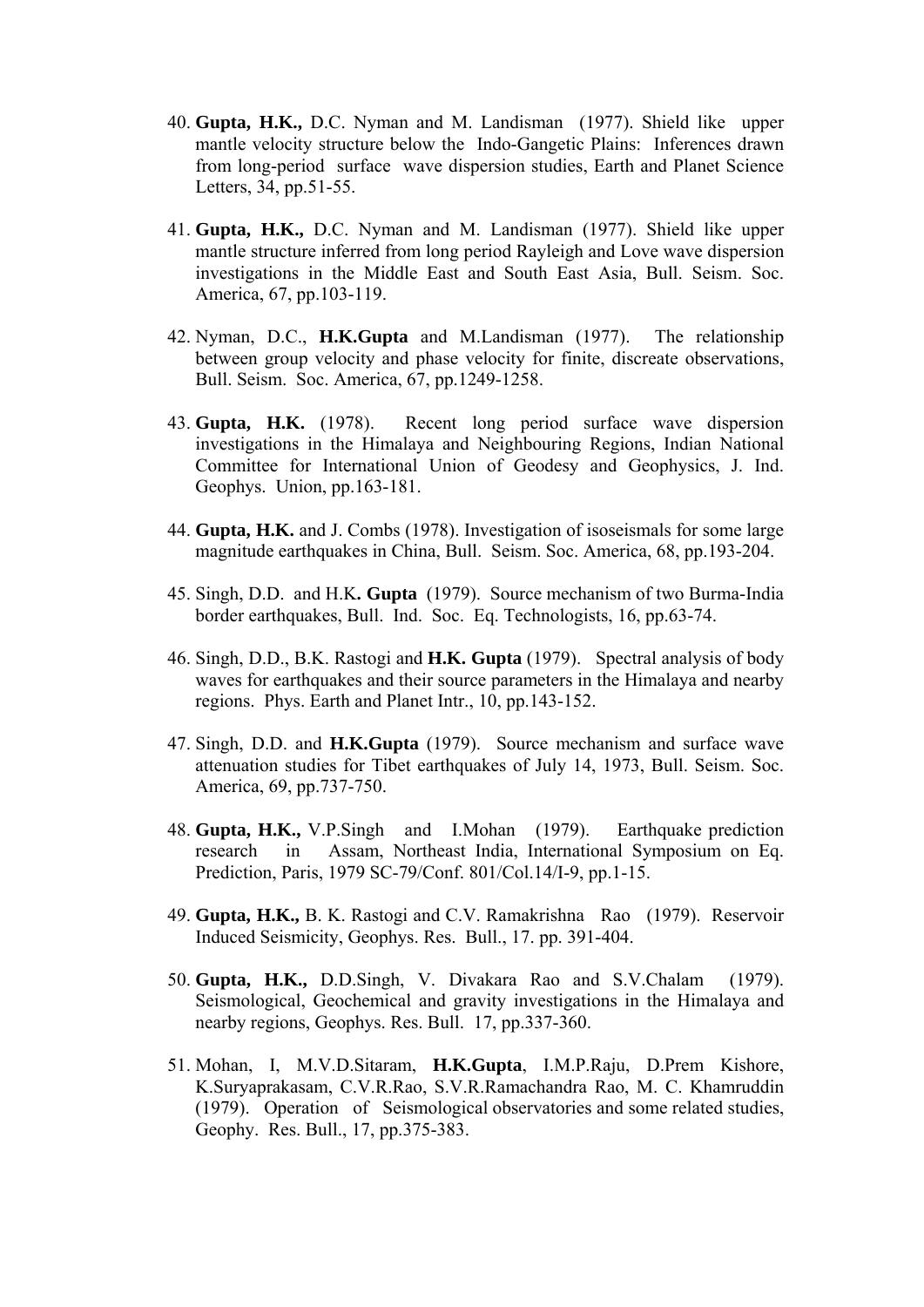- 52. **Gupta, H.K.** and D.D.Singh (1980). Spectral analysis of body wave for earthquakes in Nepal-Himalaya and vicinity: Their focal parameters and tectonic implications, Tectonophysics, 62, pp.53-66.
- 53. **Gupta, H.K.** and V.P.Singh (1980). Teleseismic P-wave residual investigations at Shillong, India. Tectonophysics, 66, pp. T19-T27.
- 54. **Gupta, H.K.** and D.D.Singh (1980). Source mechanism study of Quetta earthquake of May 30, 1935. Geological Bulletin, University of Peshawar, 13, pp.143-150.
- 55. **Gupta, H.K.,** C.V.R.Rao, B.K.Rastogi and S.C.Bhatia (1980). An investigation of earthquakes in Koyna region, Maharashtra, for the period October 1973 through December 1976, Bull. Seism. Soc. America, 70, pp.1833-1847.
- 56. Singh, D.D. and **H.K.Gupta** (1980). Source dynamics of two great earthquakes of the Indian Sub-continent: The Bihar Nepal earthquake of January 15, 1934 and the Quetta earthquake of May 30, 1935, Bull. Seism. Soc. America, 70, pp.757-773.
- 57. Singh, D.D. and **H.K.Gupta** (1980). Source mechanism study of Burma border earthquake of October 17, 1969, Tectonophysics, 67, pp.139-152.
- 58. **Gupta, H.K.** and S.C.Bhatia (1981). A review of the long period surface wave studies in the Himalaya and nearby regions. Zagros-Hindu Kush-Himalaya Geodynamic Evolution, Geodynamics series, American Geophysical Union - Geological Society of America Publication, 3, pp.294-306.
- 59. Mohan, I., M. V. D. Sitaram and **H. K. Gupta** (1981). Some recent earthquakes in Peninsular India, J.Geol. Soc. India, 22, pp.292-298.
- 60. **Gupta, H.K.** and V. P. Singh (1982). Is Shillong region, Northeast India, Undergoing a dilatancy stage precursory to a large earthquake? (Extended abstract). Tectonophysics, 85, pp.31-33.
- 61. **Gupta, H.K.,** B.K.Rastogi and I. Mohan (1982). Studies on reservoir induced seismicity and earthquakes in Peninsular India, Geophy. Res. Bull., 20, pp.127-139.
- 62. **Gupta, H.K.,** V.D.Rao and J.Singh (1982). Continental collision tectonics: Evidence from the Himalaya and the neighbouring regions. Tectonophysics, 81, pp.213-238.
- 63. **Gupta, H.K.,** B.K.Rastogi and D. D. Singh (1982). Seismological investigations in the Himalaya and nearby regions, Geophy. Res. Bull. 20, pp.141-155.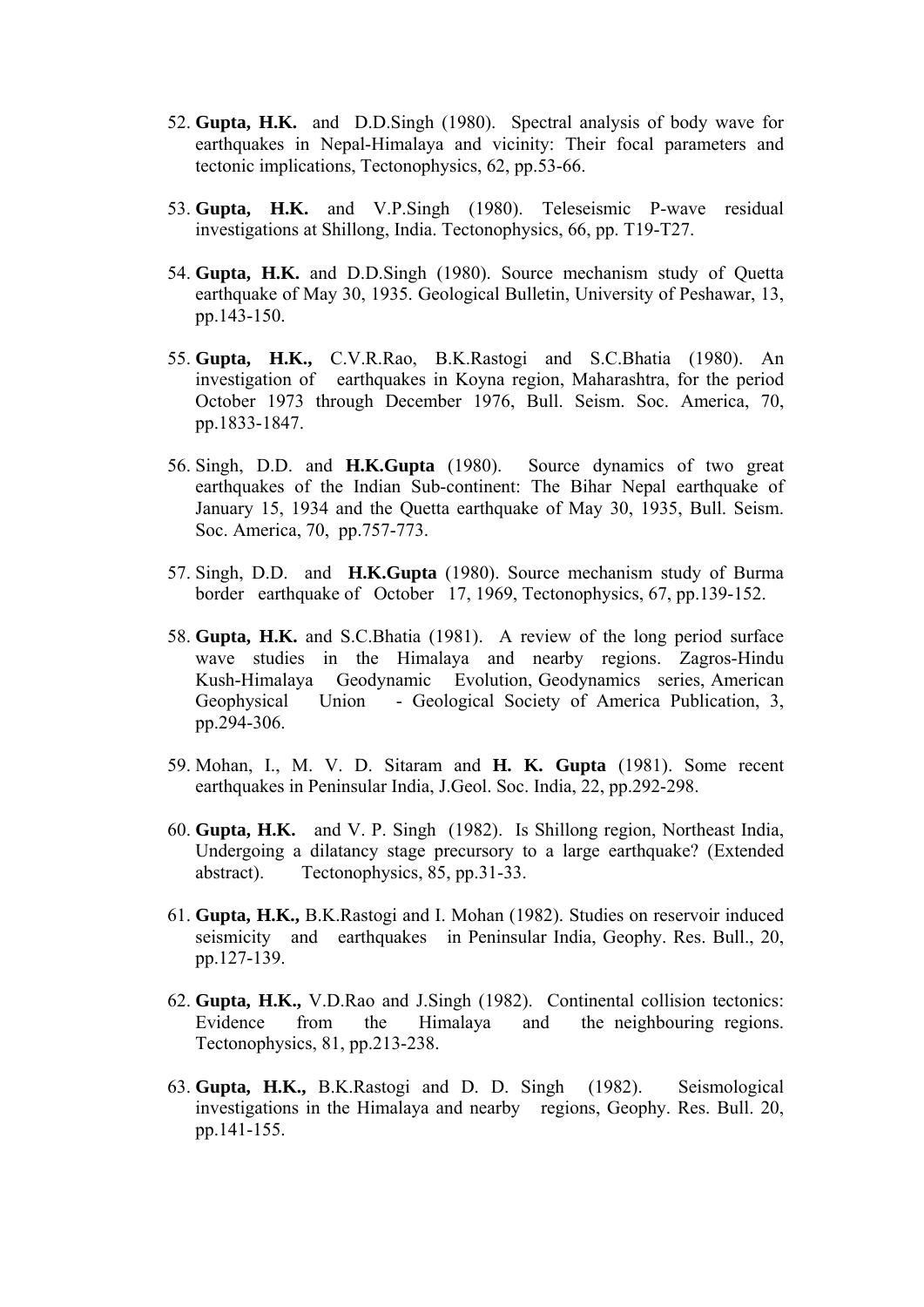- 64. **Gupta, H.K.,** R.W.Ward and T.L.Lin (1982). Seismic wave velocity investigations at the Geysers-Clear Lake Geothermal Field, California, Geophys., 47, pp.819-824.
- 65. Singh, D.D. and **H.K.Gupta** (1982). Q-Structure beneath the Tibetan Plateau from the inversion of Love-and Rayleigh waves attenuation data. Phys. Earth and Planet. Inter., 29, pp.183-194.
- 66. **Gupta, H.K.** (1983). Induced seismicity hazard mitigation through water level manipulation at Koyna, India: A suggestion, Bull. Seism. Soc. America, 73, pp.679-682.
- 67. **Gupta, H.K.** and H.M.Iyer (1984). Are reservoir induced earthquakes of magnitude 5.0 at Koyna, India, preceded by pairs of earthquake of magnitude > 4.0? Bull. Seism. Soc. America, 74, pp.863-873.
- 68. **Gupta, H.K.** (1984). Seismicity in the vicinity of dams on Himalayan rivers and the problem of reservoir induced earthquakes, J. Geol. Soc. India, 25, pp.85-93.
- 69. **Gupta, H.K.** (1984). The Third Indian Scientific Expedition to Antarctica, J. Geol. Soc. India, 25, pp.543-556.
- 70. **Gupta, H.K.,** S.C.Singh, T.K.Dutta and M. M. Saikia (1984). Recent investigations of North East India Seismicity, Proceedings: International Symposium on Continental Seismicity and Earthquake Prediction, Gu Gongxu and Ma Xing-yuan (Ed), Seismological Press, Beijing, pp. 63-71.
- 71. **Gupta, H.K.** (1984). Building of Dakshin Gangotri, Science Today, 18, pp.17-23.
- 72. **Gupta, H.K**. (1985). Cachar earthquake of December 31, 1984 is it a signal for the beginning of seismic activity? J.Geol. Soc. India, 26, pp.145-147.
- 73. **Gupta, H.K**. (1985). The Present Status of Reservoir Induced Seismicity Investigations with Special Emphasis on Koyna Earthquakes, Tectonophysics, 118 (3&4), pp.257-279.
- 74. **Gupta, H.K**. and Kusala Rajendran (1986). Large Artificial Water Reservoirs in the Vicinity of the Himalayan Foothills and Reservoir Induced Seismicity, Bull. Seism. Soc. America, 76, No.1, pp.205-215.
- 75. **Gupta, H.K.,** Kusala Rajendran and H.N.Singh (1986). Seismicity of the North-East India Region. Part I: The Data Base, J.Geol. Soc. India, 28, No.5, pp.345-365.
- 76. **Gupta, H.K.** and H. N. Singh (1986). Seismicity of the North-East India Region, Part II: Earthquake Swarms Precursory to Moderate Magnitude to Great Earthquakes, J. Geol. Soc. India, 28, No.5, pp.367-406.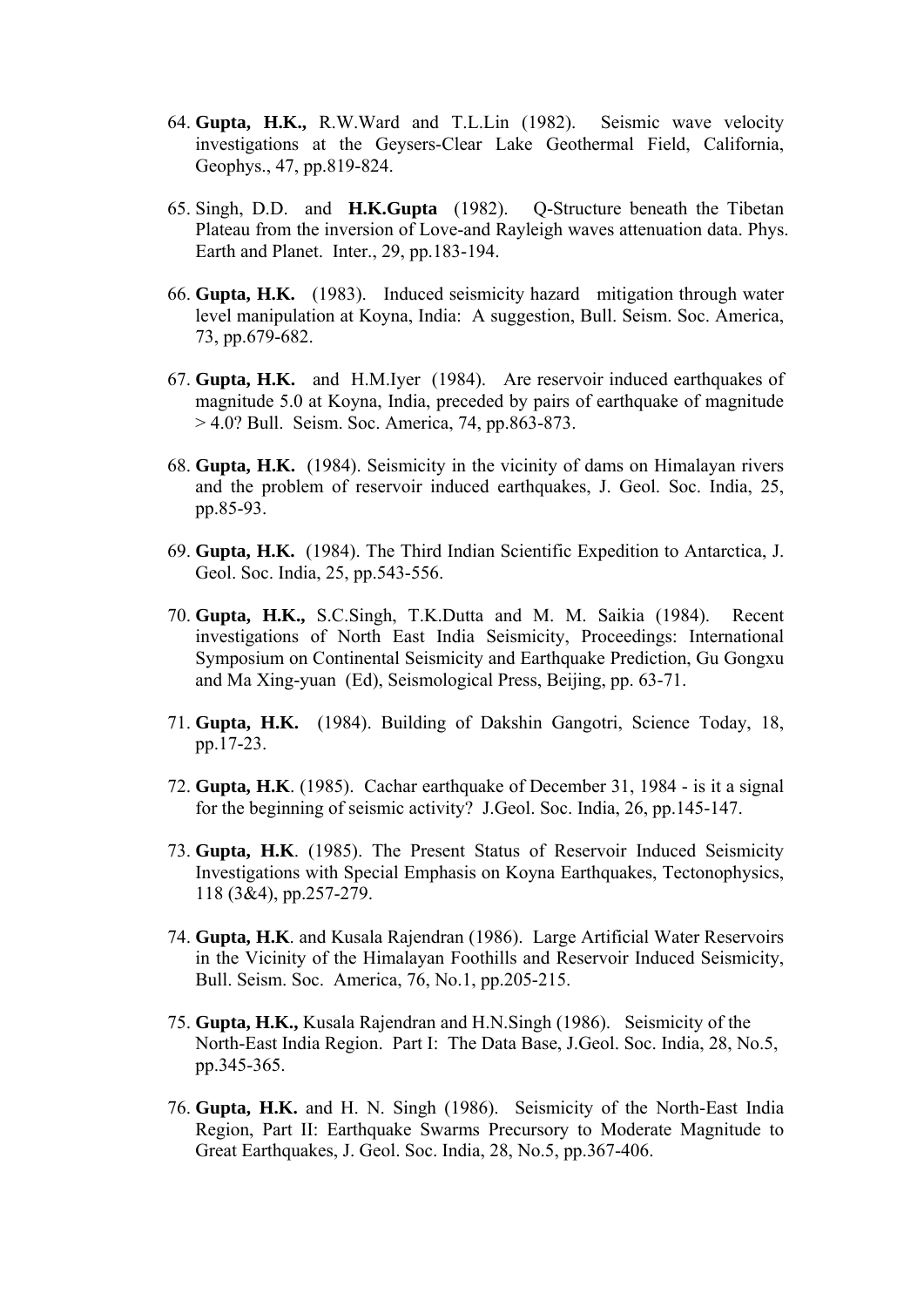- 77. **Gupta, H.K**. and S.C.Bhatia (1986). Seismicity in the vicinity of the India-Burma Border: Evidence for a sinking lithosphere, J. Geodynamics, 5, pp.375-381.
- 78. Nair, P.K. and **H.K.Gupta** (1986). Dakshin Gangotri: The Indian Permanent Station in Antarctica. Third Indian Expedition to Antarctica, Scientific Report 1986, Dept. of Ocean Development, Technical Publication No.3, pp.15-17.
- 79. **Gupta, H.K.** and Ajay Kumar Varma (1986). Magnetic Characteristics in Antarctica over Geological Contacts in Schirmacher Hill Region and the Ice Shelf near Dakshin Gangotri 05'37"S, 12° 00'00"E). Third Indian Expedition to Antarctica, Scientific Report, 1986. Dept. of Ocean Development, Technical Publication No.3, pp.231-239.
- 80. Rajendran, K. and **H.K.Gupta** (1986). Was the Earthquake Sequence of August 1975 in the vicinity of Lake Oroville, California, Reservoir Induced?, Physics of Earth and Planetary Interior, Amsterdam, 44, pp.142-148.
- 81. **Gupta, H.K**. (1987). The Third Indian Scientific Expedition to Antarctica: Some Achievements.Contribution in Marine Sciences, Special Volume, NIO, Goa, pp.447-456.
- 82. **Gupta, H.K.** (1988). Medium Term Earthquake Prediction, EOS, Vol.69, No.49, pp.1620 and 1630.
- 83. **Gupta, H.K.,** C. Froidevaux and V.Ansel (1989) A zone of Very Low Seismicity in the Vicinity of Chang Thang Platform, Tibet, Physics of Earth and Planetary Interiors, Vol.58, pp.82-86.
- 84. **Gupta, H.K.** (1989). (with several other authors, listed in alphabetical order), Global Patterns of Intraplate Stress: A Status Report on the World Stress Map Project of the International Lithosphere Program, Nature, 341, pp.291-298.
- 85. Rajendran, K. and H.K**. Gupta** (1989). Seismicity and Tectonic Stress Field of a Part of the Burma-Andaman-Nicobar Arc, Bull. Seism. Soc. Am. Vol.79, No.4, pp.989-1005.
- 86. **Gupta, H.K.** and H.N. Singh, (1989). Earthquake Swarms precursory to moderate to great earthquakes in the northeast India region: Tectonophysics, Vol.167, pp.285-298.
- 87. **Gupta, H.K.,** Luce Fleitout and C.Froidevaux (1990). Lithospheric Subduction beneath the Arakan-Yoma Fold Belt: Quantitative Estimates Using Gavimetric and Seismic Data: Jour. Geol. Soc. Ind. Vol.35, No.3, pp.235-250.
- 88. **Gupta, H.K**. (1991). The August 8, 1988 earthquake of M = 7.3 in the North-east India: A medium term earthquake prediction comes true. Proceedings, International Seminar on Earthquake Prediction and Hazard Mitigation Technology, Science and Technology Agency, Japan, pp.407-426.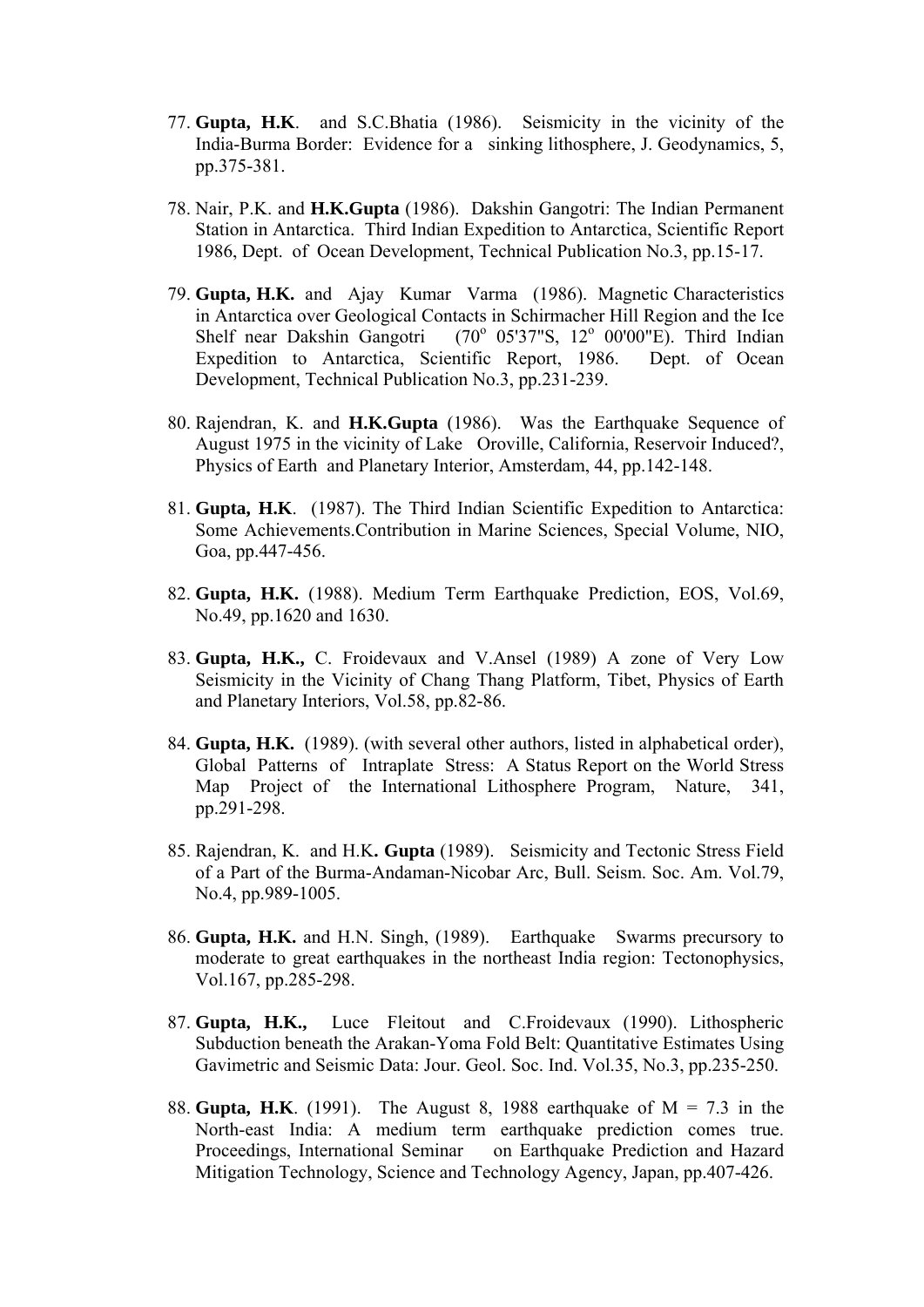- 89. **Gupta, H.K.** (1992). Are RIS events of  $M > 5$  preceded by a couple of foreshocks of  $M > 4$ ? Bull. Seism. Soc. Am., Vol.82, No.1, pp.517-520.
- 90. **Gupta, H.K.** (1992). 'Earthquake Prediction related studies in India' In Special Issue on Seismology in India - An Overview -Current Science, Vol.62, Nos.1&2, pp.257-263.
- 91. **Gupta, H.K**. (1992). 'Reservoir-Induced Earthquakes' In Special Issue on Seismology in India - An Overview - Current Science, Vol.62, Nos. 1&2, pp.183-198.
- 92. Rajendran K., P. Talwani, and **H.K. Gupta**, (1992). 'State of Stress in the Indian Subcontinent - A review'. In Special Issue on Seismology in India - an Overview - Current Science, Vol.62, Nos. 1&2, pp.86-93.
- 93. **Gupta, H.K**. (1992). 'The Malawi earthquake of March 10, 1989: a report of the macroseismic survey', Tectonophysics, 209, pp.165-166.
- 94. **Gupta, H.K.** (1993). 'Earthquake Hazard Assessment in the Himalayan Region', Science & Quality of Life, edited by S Z Qasim, The Offsetters, New Delhi pp. 529-544.
- 95. **Gupta, H.K.** (1993). 'Patterns preceding major earthquakes in north-east India', Spl.Issue, Current Science, Vol.64, Nos.11&12, pp.889-893.
- 96. **Gupta, H.K.** (1993). 'The Deadly Latur Earthquake', Science, Vol.262, pp.1666-1667.
- 97. **Gupta, H.K.** (1993). 'Seismic Hazard Assessment in the Alpide Belt from Iran to Burma', Annali Di Geofisica, Vol. XXXVI, N. 3-4, pp. 61-82.
- 98. **Gupta, H.K.,** Mohan, I., Rastogi, B.K., Rao, M.N. & Ramakrishna Rao, C.V. (1993). 'A quick look at the Latur earthquake of 30 September 1993', Current Science, Vol. 65, No. 7, pp. 517-520.
- 99. **Gupta, H.K**. and S.K. Verma, (1994). 'India's contribution to geophysical investigations in Antarctica', Memoir Geol. Soc. of India, Spl. Issue.
- 100. **Gupta, H.K.** (1994). 'Artificial water reservoirs and earthquakes', Proc. 81st Ind. Sci. Cong. Part II: Presidential Address, Section VII: Earth Systems Sciences, pp. 1-16.
- 101. **Gupta, H.K.** (1994). 'Where the Indian and Eurasian plates continue to collide', Proc. WSSI Workshop, Seismic Risk Management for Countries of the Asia Pacific Region, Bangkok, Thailand, Incede Report, pp. 85-101.
- 102. **Gupta, H.K.** (1994). A note on 'Stable Continental Region Earthquakes, Jour.Geol. Soc. India, Vol. 43, pp. 619-620.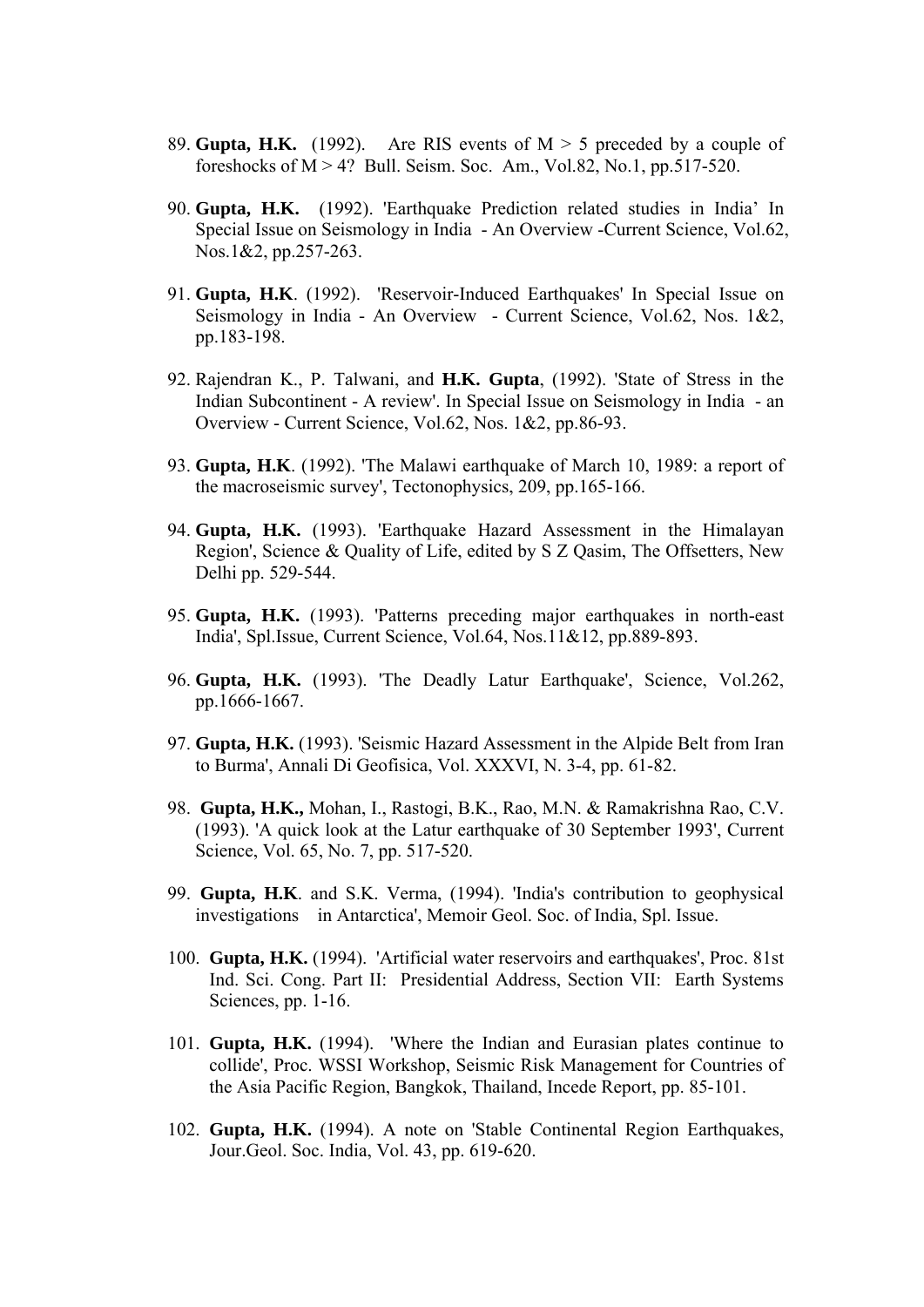- 103. **Gupta, H.K.** (1995). 'Stable Continent Region Earthquakes with special emphasis on Latur Earthquake of September 30, 1993', Platinum Jubilee lectures, 82nd Indian Science Congress, Part III: Engineering & Earth Sciences, pp. 13-20.
- 104. **Gupta, H.K.** and S. Malomo (1995). 'The Malawi Earthquake of March 10, 1989: Report of Field Survey', Seismological Research Letters, Vol. 66, No. 1, pp. 20-27.
- 105. **Gupta, H.K.,** K.N. Khanal, S.K. Upadhyay, D. Sarkar, B.K. Rastogi, and S.J. Duda, (1995). 'Verification of magnitudes of Himalayan region earthquakes of 1903-1985 from Goettingen Observatory', Tectonophysics, Vol. 244, pp. 267-284.
- 106. **Gupta, H.K**. (1995). 'Introduction' for the Uttarkashi Earthquake Volume, Memoir 30, Geol. Soc. of India, pp. v-xiii.
- 107. **Gupta, H.K.** (1995). 'Latur Earthquake'. Vigyan Garima Sindhu, Vol. 19, Vaigyanik Tatha Takniki Shabdhavali Aayog, Min. Human Res. Dev., Govt of India Publication, pp. 29-32.
- 108. **Gupta, H.K.** and S.K. Verma (1995). 'India's Contributions to Geophysical Investigations in Antarctica', India & Antarctica during the Precambrian, Mem. Geol. Soc. of India, No. 34, pp. 293-310.
- 109. **Gupta, H.K.,** S.V.S. Sarma, T. Harinarayana, and G. Virupakshi, (1996). 'Fluids below the hypocentral region of Latur earthquake, India: Geophysical indicators', Geophysical Research Letters, Vol. 23, No. 13, pp. 1569-1572.
- 110. **Gupta, H.K.,** K.K. Dwivedy (1996). 'Drilling at Latur Earthquake Region Exposes a Peninsular Gneiss Basement', Short Communication, Geol. Soc. of India, Vol. 47, pp. 129-131.
- 111. Satyabala, S.P. and **H.K. Gupta** (1996). 'Is the Quiescence of Major Earthquakes ( $M \ge 7.5$ ) Since 1952 in the Himalaya and Northeast India Real?', Bull. of Seis. Soc. America, Vol. 86, No. 6, pp. 1983-1986.
- 112. Sato, K., Satish C. Bhatia and **H.K. Gupta** (1996). 'Three-Dimensional Numerical Modeling of Deformation and Stress in the Himalaya and Tibetan Plateau with a Simple Geometry', J.Phys.Earth, Vol. 44, pp. 227-254.
- 113. **Gupta, H.K.** (1997). 'Meeting Focuses on Catastrophic Asian Earthquakes', Asian Seismological Commission Report, EOS, Vol. 78, No. 14, pp. 147.
- 114. **Gupta, H.K.,** R.K. Chadha, M.N. Rao, B.L. Narayana, P. Mandal, M. Ravi Kumar and N. Kumar (1997). 'The Jabalpur Earthquake of May 22, 1997', Jour. Geol. Soc. India, Vol. 50, No. 7, pp. 85-91.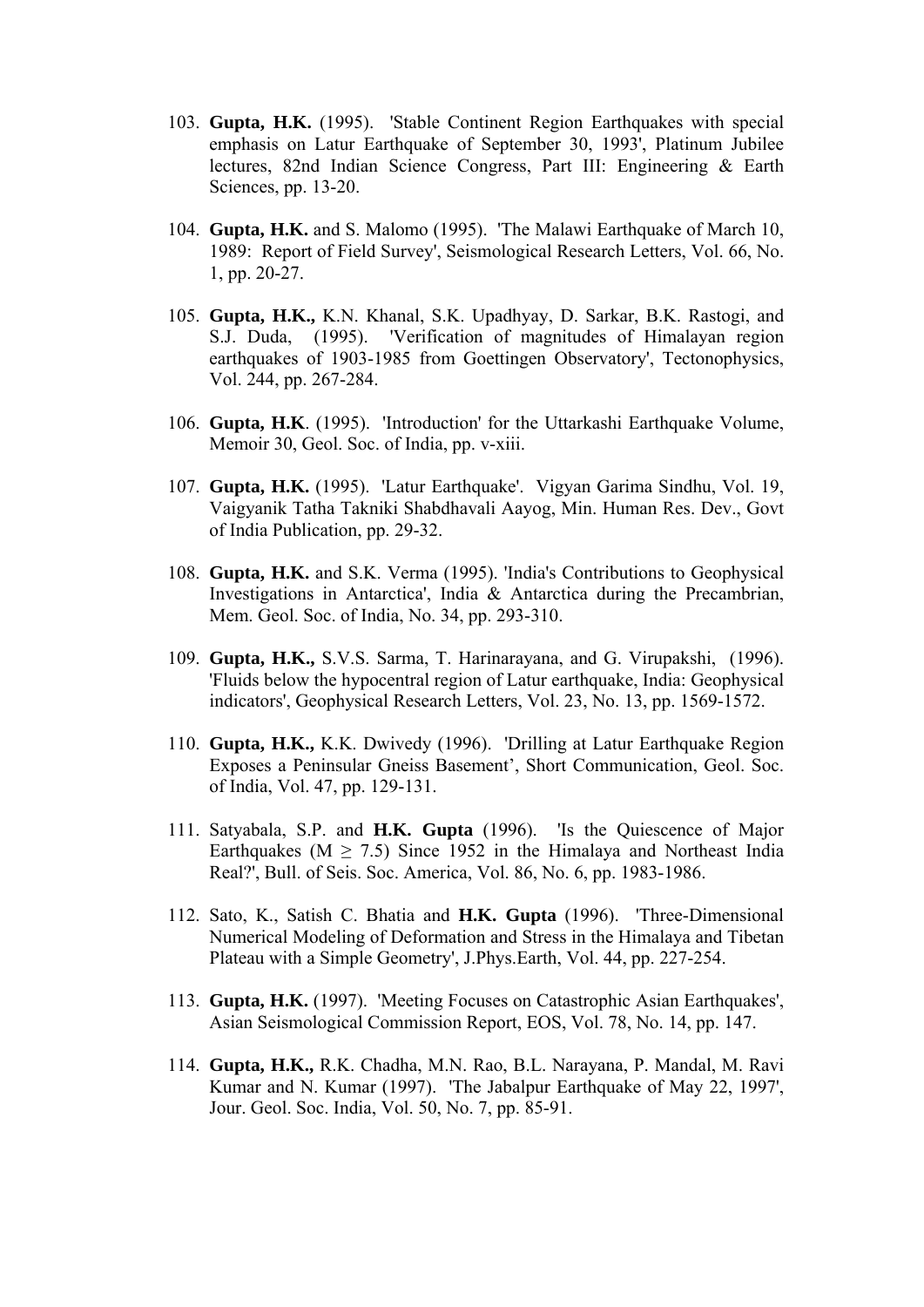- 115. **Gupta, H.K.** et al (1997). Reply to the comments by Dr S.K. Acharyya, Director General, GSI on the paper "The Jabalpur Earthquake of May 22, 1997", Jour. Geol. Soc. India, Vol. 50, No. 3, pp. 375-376.
- 116. **Gupta, H.K.,** B.K. Rastogi, R.K. Chadha, P. Mandal & C.S.P. Sarma (1997). "Enhanced reservoir-induced earthquakes in Koyna region, India, during 1993-95", Journal of Seismology, Vol. 1, No. 1, pp. 47-53.
- 117. Duda, S.J, **H.K. Gupta** (1997). "Spectral Magnitudes and Seismograms Measure Radiation from Seismic Sources", EOS, Vol. 78, No. 39, pp. 417-423.
- 118. **Gupta, H.K.** and S.C. Bhatia (1997). "Global Seismic Hazard Assessment Programme (GSHAP) and its Relevance to India", Proc. Workshop on Earthquake Disaster Preparedness, October 13-14, Roorkee.
- 119. Chadha, R.K., **H.K. Gupta,** H.J. Kumpel, P. Mandal, A. Nageswara Rao, Narendra Kumar, I. Radhakrishna, B.K. Rastogi, I.P. Raju, C.S.P. Sarma, C. Satyamurthy and H.V.S. Satyanarayana (1997). "Delineation of Active Faults, Nucleation Process and Pore Pressure Measurements at Koyna (India)", Pure & Applied Geophysics, Vol. 150, pp. 551-562.
- 120. **Gupta, H.K.** (1997). "Major and Great Earthquakes in the Himalayan Region", Proceedings of the Workshop sponsored by the Department of Science & Technology, Govt of India, New Delhi and North Eastern Council, Govt of India, Shillong, The Great Shillong Earthquake-1897 - A Centennial Retrospective, AEG Pub. No. 38, pp. 1-4.
- 121. **Gupta, H.K.,** B.K. Rastogi, Indra Mohan, C.V.R.K. Rao, S.V.S. Sarma and R.U.M. Rao (1998). "An investigation into the Latur Earthquake of September 29, 1993 in Southern India", Tectonophysics, Vol. 287, pp. 299-318.
- 122. **Gupta, H.K.** and Arch C. Johnston (1998). NOTE on "Chapman Conference on Stable Continental Region (SCR) Earthquakes", Jour. Geol. Soc. India, Vol. 52, No. 1, pp. 115-117.
- 123. **Gupta, H.K.** and Arch C. Johnston (1998). 'Stable Continental Regions Are More Vulnerable to Earthquakes than Once Thought' (Chapman Conference Report), EOS Transactions, AGU, Vol. 79, No. 27, pp. 319-321.
- 124. Kumpel, H.J., **H.K. Gupta,** I. Radhakrishna, R.K. Chadha and G. Grecksch (1998). "Indo-German Research Collaboration on In-situ Pore Pressure Studies in the Koyna Region, India", Extended Abstract, Proc. of Workshop: 'Geodynamical Hazards Associated with Large Dams' conducted by European Centre for Geodynamics and Seismology, Conseil De'L Europe, Vol. 16, pp. 153-156.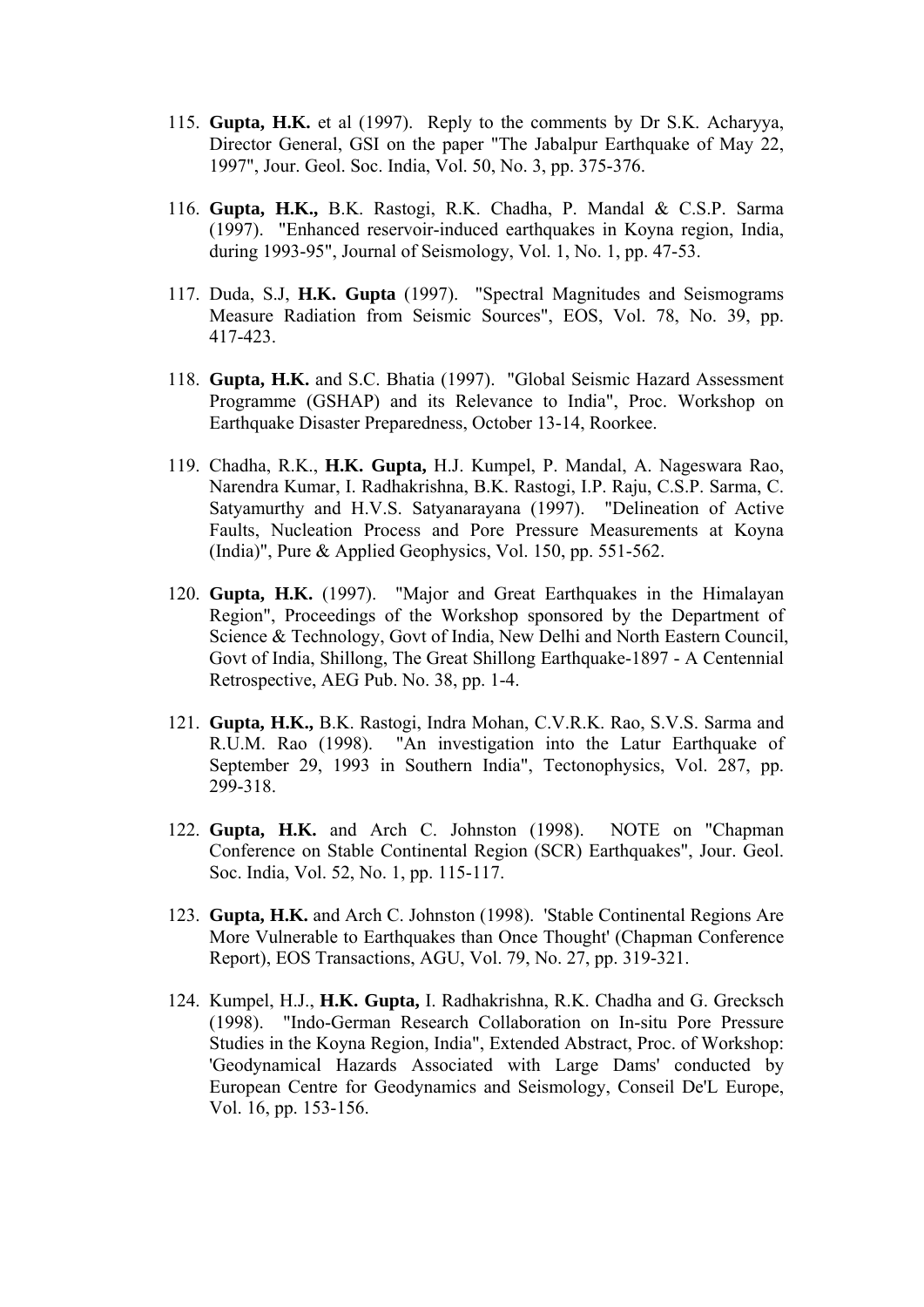- 125. **Gupta, H.K.** (1998). "Latur Bhookamp Par Ek Drishtipaath" Special Article, `Antariksh 2000' Inter-Centres Hindi Technical Seminar (Dec 23-24, 1998) publication, ISTRAC, Dept of Space, GOI pp. 1-6
- 126. Krishna, V.G., C.V.R.K. Rao, **H.K. Gupta**, D. Sarkar and M. Baumbach (1999). "Crustal seismic velocity structure in the epicentral region of the Latur earthquake (September 29, 1993), southern India: inferences from modelling of the aftershock seismograms", Tectonophysics, Vol. 304, pp. 241-255.
- 127. Bhatia S.C., M. Ravi Kumar and **H. K.Gupta** (1999) "A probabilistic seismic hazard map of India and adjoining regions" ANNALI DI GEOFISICA, Vol.42, N.6, pp 1153-1164.
- 128. Zhang Peizhen, Zhi-xian Yang, **H. K.Gupta,** Satish C. Bhatia and Kaye M. Shedlock, (1999) "Global Seismic Hazard Assessment Program (GSHAP) in continental Asia" ANNALI DI GEOFISICA, Vol.42, N.6, pp1167-1190.
- 129. Sukhija, B.S., M.N. Rao, D.V. Reddy, P. Nagabhushanam, S. Hussain, R.K. Chadha, **H.K. Gupta** (1999). "Paleoliquefaction evidence and periodicity of large prehistoric earthquakes in Shillong Plateau, India" Earth and Planetary Science Letters, Vol. 167, pp. 269-282.
- 130. **Gupta, H.K.,** S.N. Bhattacharya, M. Ravi Kumar and D. Sarkar (1999). "Spectral Characteristics of the 11 May 1998 Pokhran and 28 May 1998 Chaghai nuclear explosions", Current Science, Vol. 76, No. 8, pp. 1117-1121.
- 131. **Gupta, H.K.,** R.U.M. Rao, R. Srinivasan, G.V. Rao, G.K. Reddy, K.K. Dwivedi, D.C. Banerjee, R. Mohanty and Y.R. Satyasaradhi (1999). "Anatomy of surface rupture zones of two stable continental region earthquakes, 1967 Koyna and 1993, Latur, India", Geophysical Research Letters, Vol. 26, No. 13, pp. 1985-1988.
- 132. Singh, S.K., M. Ordaz, R.S. Dattatrayam, and **H.K. Gupta** (1999). "A spectral analysis of the May 21, 1997 Jabalpur, India earthquake (Mw=5.8) and estimation of ground motion from future earthquakes in the Indian shield region", *Bull. Seism. Soc. Am.* 89, 1620-1630.
- 133. **Gupta, H.K.,** I. Radhakrishna, R.K. Chadha, H.J. Kumpel and G. Grecksch (2000). "Pore pressure studies initiated in area of Reservoir-induced Earthquakes in India", EOS Transactions, Vol. 81, No. 14, pp. 145 & 151.
- 134. **Gupta, H.K.** (2000). "The Deccan: Site of World's most prominent Stable Continental Region earthquakes", Proc. of INSA Seminar on Deccan Heritage, Spl. Publication, Universities Press, pp. 109-134.
- 135. **Gupta, H.K.** (2000). "Major and Great Earthquakes of the Himalayan Region: an Overview", in Earthquake Hazard and Seismic Risk Reduction, Kluwer Academic Publishers, pp. 79-85.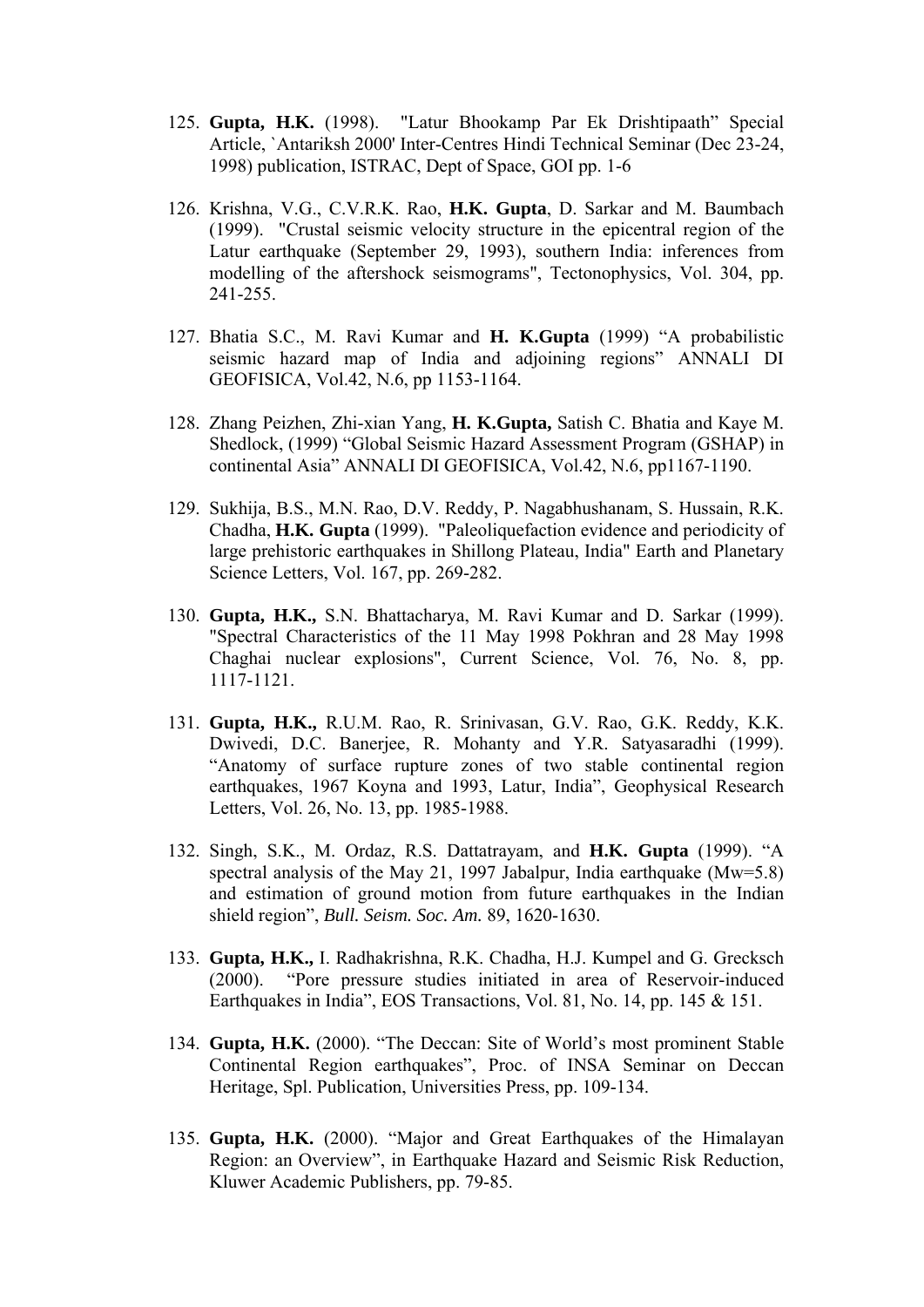- 136. **Gupta, H.K.** (2000). "Earthquake Hazard in Developing Countries and GSHAP (Global Seismic Hazard Assessment Programme)", Proc. of Second International Workshop on 'Earthquakes and Megacities' held during December 1-3, 1999 at Makati City, Philippines, pp.1-8.
- 137. **Gupta, H.K.,** N. Purnachandra Rao, B.K. Rastogi, and Dipankar Sarkar (2001). "The Deadliest Intraplate Earthquake", Science Reprint,  $16<sup>th</sup>$  March, 2001 Volume 291, pp. 2101-2102.
- 138. B.K. Rastogi, **H.K. Gupta,** Prantik Mandal, H.V.S. Satyanarayana, M. Kousalya, R. Raghavan, Richa Jain, A.N.S. Sarma, N. Kumar & C. Satyamurty (2001). "The deadliest stable continental region earthquake occurred near Bhuj on 28 January 2001", Kluwer Academic Publishers, Journal of Seismology, October 2001, Volume 5, No.4. pp.609.
- 139. **Gupta, H.K.** (2001). "Medium term forecast of the 1988 north-east India earthquake", Elsevier, Tectonophysics, Volume 338, issues 3-4, pp.281-286.
- 140. **Gupta, H.K.** (2001). "Short-term earthquake forecasting maybe feasible at Koyna, India (2001), Elsevier, Tectonophysics, Volume 338, issues 3-4, pp.353-357.
- 141. **Gupta, H.K.,** T. Harinarayana., M. Kousalya., D.C. Mishra.., Indra Mohan, N. Purnachandra Rao, P.S. Raju., B. K. Rastogi, P. R. Reddy, and D. Sarkar, (2001). Notes on "Bhuj Earthquake of  $26^{th}$  January, 2001", Journal of the Geological Society of India, VOL. 57,
- 142. **Gupta, H.K.,** Prantik Mandal and B.K.Rastogi (2002). "How long will triggered earthquakes at Koyna, India continue?" Current Science, Vol. 82, No. 2. pp 202-210.
- 143. **Gupta, H.K**. (2002). "A review of recent studies of triggered earthquakes by artificial water reservoirs with special emphasis on earthquakes in Koyna, India", Earth Science Reviews, Vol.58, No. 3-4, pp. 279-310.
- 144. **Gupta, H.K.** (2002). "Oldest Neolithic Settlements Discovered in Gulf of Cambay" Journal of the Geological Society of India, Vol. 59, pp.277-278.
- 145. **Gupta, H.K.,** Srinivasan. R, Rao. R.U.M., Rao, G.V., Reddy, G.K., Roy, Sukanta, Jafri, S.H., Dayal, A.M., Zachariah, J., Parthasarathy, G., Rao, Poornachandra, G.V.S., Gowd, T.N. Rao, S.V. Srirama, Dwivedy, K.K., Banerjee, D.C., Mohanty, R, Satyasaradhi, Y.R., Ksyyi, V.J., Prasad, A.R., Ramanujam, C.G.K., Reddy, P.R., Shukla, Manoj (2003), "Borehole Investigations in the Surface Rupture Zone of the 1993 Latur SCR Earthquake, Maharashtra, India Overview of Results:", Journal of the Geological Society of India, Vol. 54, pp.1-22.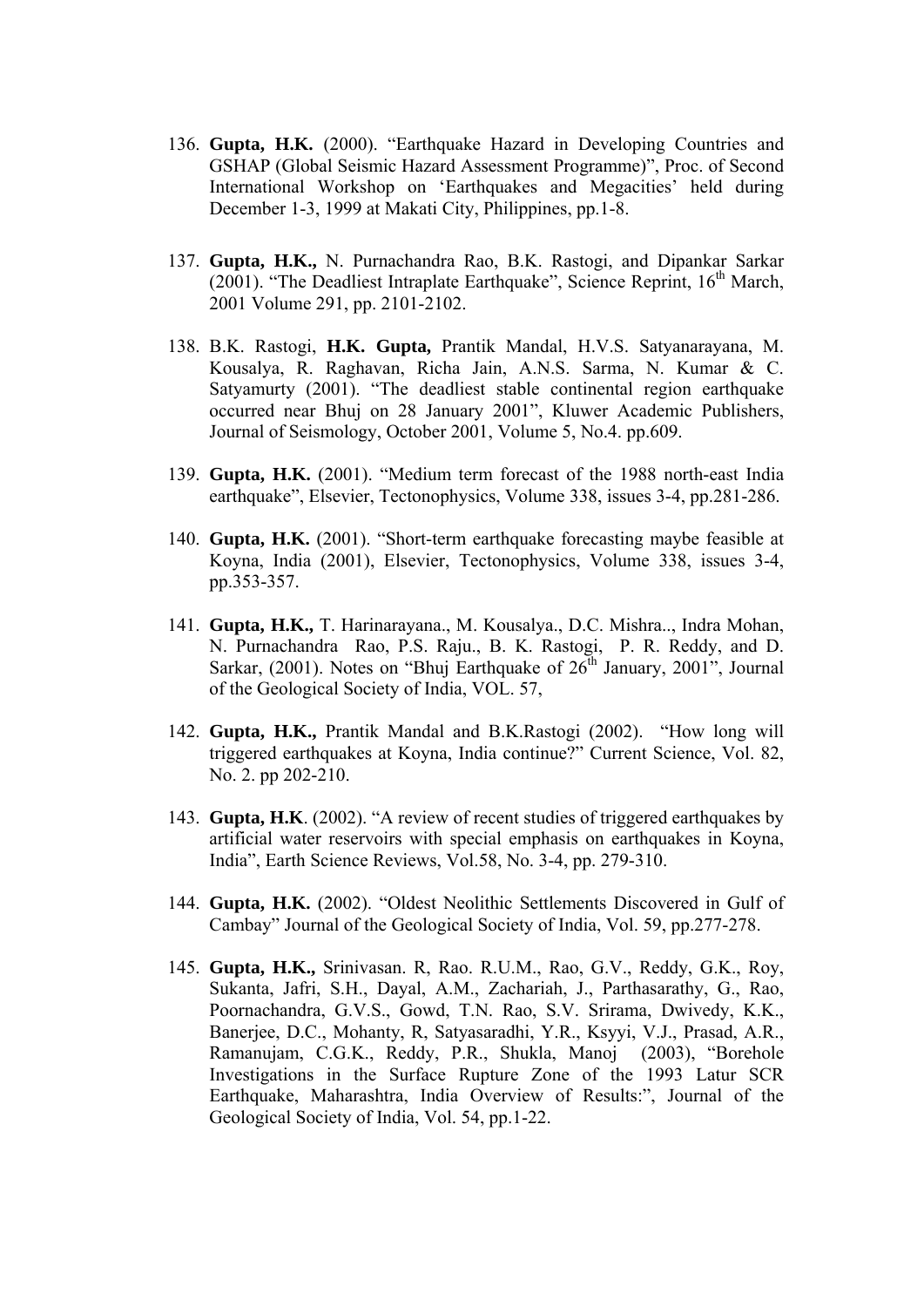- 146. **Gupta, H.K.** (2003), IOC Bruun Memorial Lectures, 2003 "Gas-Hydrates: A Potential Source of Energy from the Oceans", IOC *Technical Series 65*, UNESCO 2004, p.1-16
- 147. **Gupta, H.K.** (2003). "Major and Great Earthquakes in the Himalayan Region: An Overview", 'Disaster Management', Universities Press (India) Pvt. Ltd., p.100-109.
- 148. **Gupta, H.K.** (2005). "A note on the 26 December 2004 Tsunami in the Indian Ocean", Journal of the Geological Society of India, Vol. 65, No.2, p.247-.
- 149. **Gupta, H.K.** (2005). "Mega-Tsunami of 26<sup>th</sup> December, 2004, 2004: Indian Initiative for Early Warning System and Mitigation of Oceanogenic Hazards", *Episodes*, March 2005.
- 150. **Gupta, H.K.** (2005). "Artificial water reservoir-triggered earthquakes with special emphasis at Koyna", Current Science, Vol.88, No.10, pp.1628-1631.
- 151. Singh, S.K., R.S. Dattatrayam, G. Suresh, A. Iglesias, B.K.Bansal, Xyoli Perez, M. Ordaz, **H.K.Gupta,** P. R. Baidya, J.L. Gautam, G. Kumar, and R. K. Singh (2005) "The Great Sumatra- Andaman Earthquake of 2004: Regional Broadband Seismograms from India", Seismological Research Letters, Vol. 76, No.6, 684-692.
- 152. Singh, S.K., M. Oritz, **H.K.Gupta,** and D.G.A. Ramadass (2006) "Slow slip below Port Blair, Andaman, during the great Sumatra-Andaman earthquake of 26 December 2004", Geophysical Research Letters, Vol.33, L03313, pp 1-4.
- 153. **Gupta, H.K.** (2006) and others. "An earthquake of M~5 may occur at Koyna", Current Science, Vol.89, No.5, pp.747-748.
- 154. **Gupta, H.K.** (2006) and others. "Prediction of an M~4 Earthquake in the Koyna Region Comes True!", Journal Geological Society of India, Vol.68, pp 149-150
- 155. **Gupta, H.K.,** (2007) and others "Earthquake forecast appears feasible at Koyna, India", Current Science, Vol.93, No.6, pp.843-848.
- 156. Kalachand Sain and **H. K. Gupta** (2008), "Gas-Hydrates-Future Potential Source of Energy in India", Glimpses of Geoscience Research in India, pp 244-250.
- 157. Kalachand Sain and **H.K.Gupta** (2008) "Gas Hydrates: Indian Scenario", Journal Geological Society of India, Vol. 72, pp 299-311.
- 158. **Gupta, H.K.,** N. Purnachandra Rao, D. Shashidhar and K. Mallika (2008) "The Disastrous M 7.9 Sichuan Earthquake of 12 May 2008", Journal Geological Society of India, Vol.72, pp 325-330.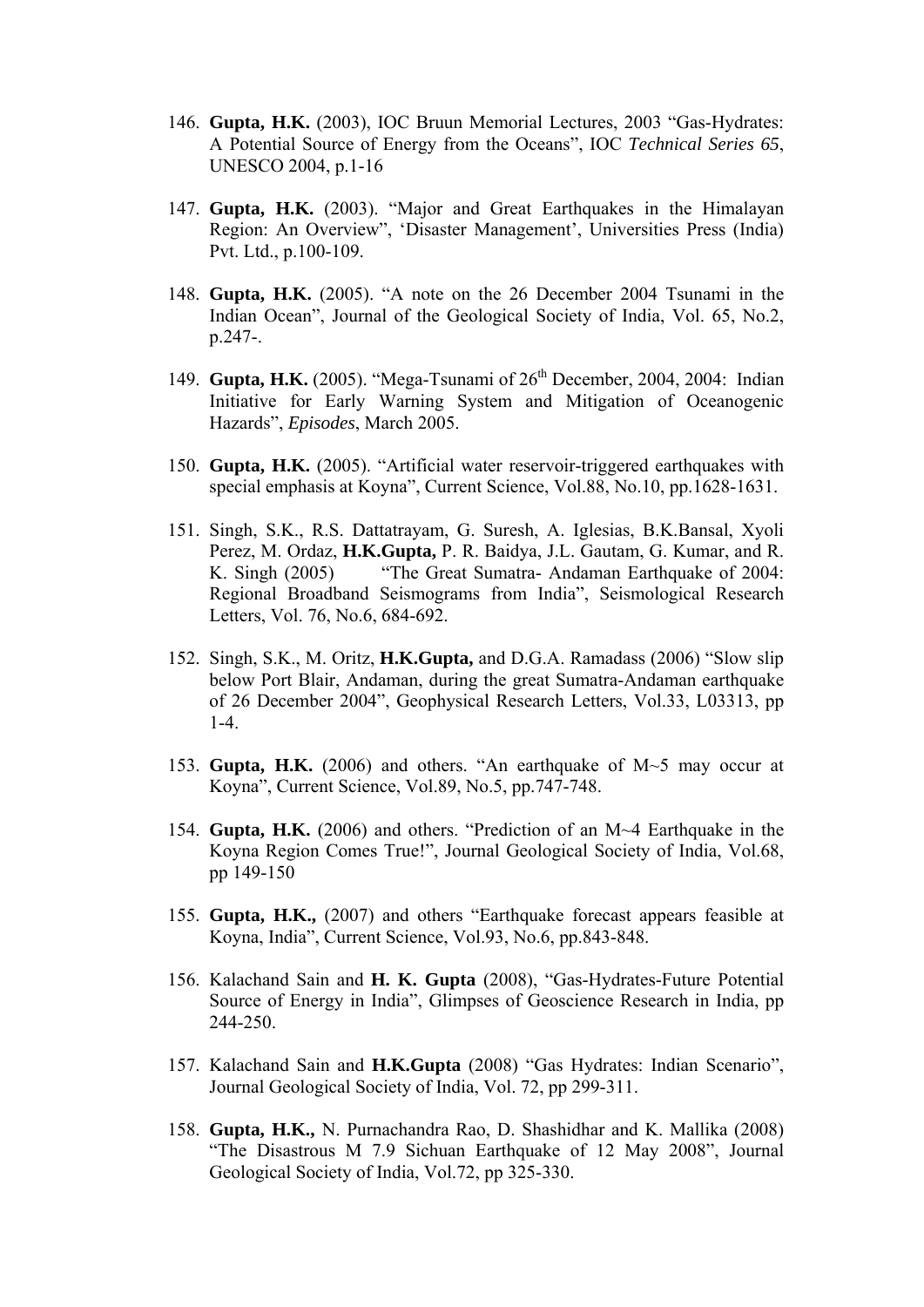- 159. **Gupta, H.K**. (2008), "Two Significant Developments in Seismology in India: Study of Artificial Water Reservoir Triggered Earthquakes, and Tsunami Hazard Mitigation", Memoir 68, Golden Jubilee Volume of Geological Society of India, pp15-30.
- 160. **Gupta, H.K.** (2008) "India's Initiative in Mitigating Tsunami and Storm Surge Hazard", Journal of Earthquake and Tsunami, Vol.2, No.4, pp 287- 295.
- 161. **Gupta, H.K**.(2009) and V.K. Gahalaut, "Is Northern Bay of Bengal Tsunamigenic", Bulletin of Seismological Society of America, (in press).

### **Books Authored**

- B1 **Gupta, H.K.** and B.K.Rastogi (1976). 'Dams and Earthquakes', Elsevier Scientific Publishing Company, Amsterdam, 229 p. (Translated into Russian in 1979 and Chinese in 1980).
- B2 **Gupta, H.K.** (1980). "Geothermal Resources: An Energy Alternative', Elsevier Scientific Publishing Company, Amsterdam, 227 p.
- B3 **Gupta, H.K.** (1992). 'Reservoir Induced Earthquakes', Elsevier Scientific Publishing Company, Amsterdam, 364 p.
- B4 **Gupta, H.K.** and S. Roy (2006). "Geothermal Energy: An Alternative Resource for the 21st Century", Elsevier Scientific Publishing Company, Amsterdam, 279p.

#### **Article in Encyclopedia**

**Harsh Gupta** (2003), "NATURE OF EARTHQUAKES", in Natural and Human Induced Hazards, *Encyclopedia of Life Support Systems (EOLSS)*, developed under the auspices of UNESCO, Eolss Publishers, Oxford, UK, 42 p.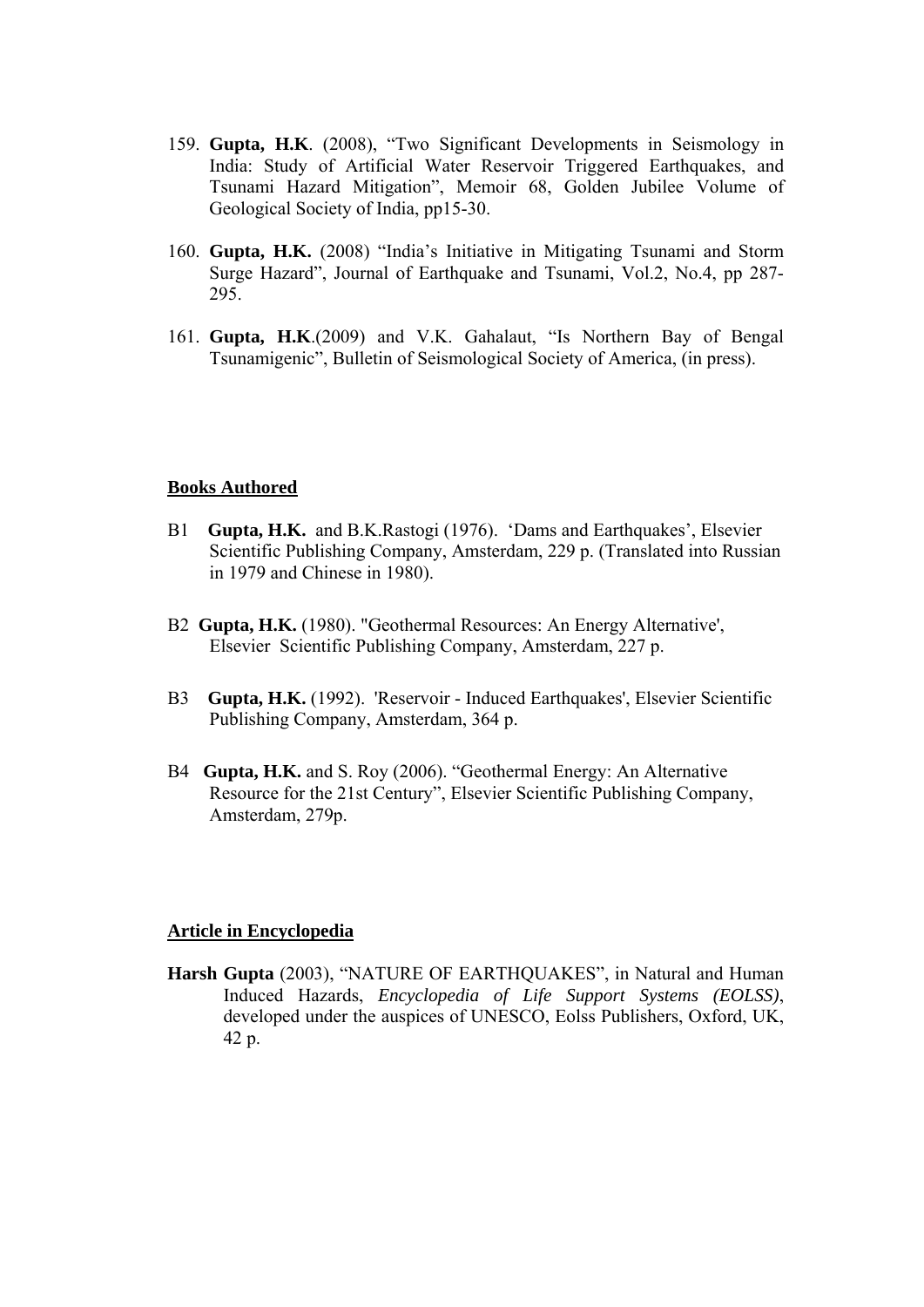#### **Volumes Edited**

- V1 **Gupta, H.K.** (1970). 'Seismology in India', Dr.A.N.Tandon Commemoration Volume, Special Publication of the Indian Geophysical Union, 165 p.
- V2 **Gupta, H.K**. (1973). Proceedings 'International Seminar on Geodynamics of the Himalayan Region', Inter Union Commission on Geodynamics, Sci. Report Series, No.5, 215 p.
- V3 **Gupta, H.K.** and F. M. Delany (1981). 'Zagros, Hindu Kush Himalaya-Geodynamic Evolution', American Geophysical Union, Geodynamics Series, 3, 323 p.
- V4 Naqvi, S.M., **H.K.Gupta** and S. Balakrishna (1984). 'Lithosphere, Structure, Dynamics and Evolution', Elsevier Scientific Publishing Co., Tectonophysics Special Issue, 105, 419 p.
- V5 **Gupta, H.K.** (1986). Scientific Report of Third Indian Expedition to Antarctica, Department of Ocean Development, Govt. of India, Technical Publication No.3, 266 p.
- V6 **Gupta, H.K.** (1987). 'Deep Seated Processes in Collision Zones', Elsevier Scientific Publishing Company, Tectonophysics Special Issue, 134, No.1-3, 238 p.
- V7 **Gupta, H.K.** (1989). 'Seismological Instrumentation and Data Analysis in Developing Countries', Physics of the Earth and Planetary Interior, Amsterdam, 58, 353 p.
- V8 **Gupta, H.K.** (1992). 'Seismology in India an Overview' Current Science, Special Issue, Vol.62, No.1&2, 1992, 264 p.
- V9 Ebinger, C.J., **H.K.Gupta** and I. O. Nyambok (1992).'Seismology and Related Sciences in Africa', Elsevier Scientific Pub. Co., Tectonophysics, Special Issue, Vol.209, No.1-4, 337 p.
- V10 **Gupta, H.K.** (1994). 'Latur Earthquake', Memoir 35, Geol. Soc. of India, 149 p.
- V11 **Gupta, H.K.** (1995). `Uttarkashi Earthquake' Geol. Soc. of India, 233 p.
- V12 **Gupta, H.K.** and R.K.Chadha (1995). `Induced Seismicity', PAGEOPH (Topical Volume), Vol.145, No.1, 217 p.
- V13 **Gupta, H.K.,** Aloka Parasher-Sen and D. Balasubramanian (2000). "Deccan Heritage", Proc. of INSA Seminar on Deccan Heritage, Spl. Publication, ISBN 81 7371 285 9, 253 p.